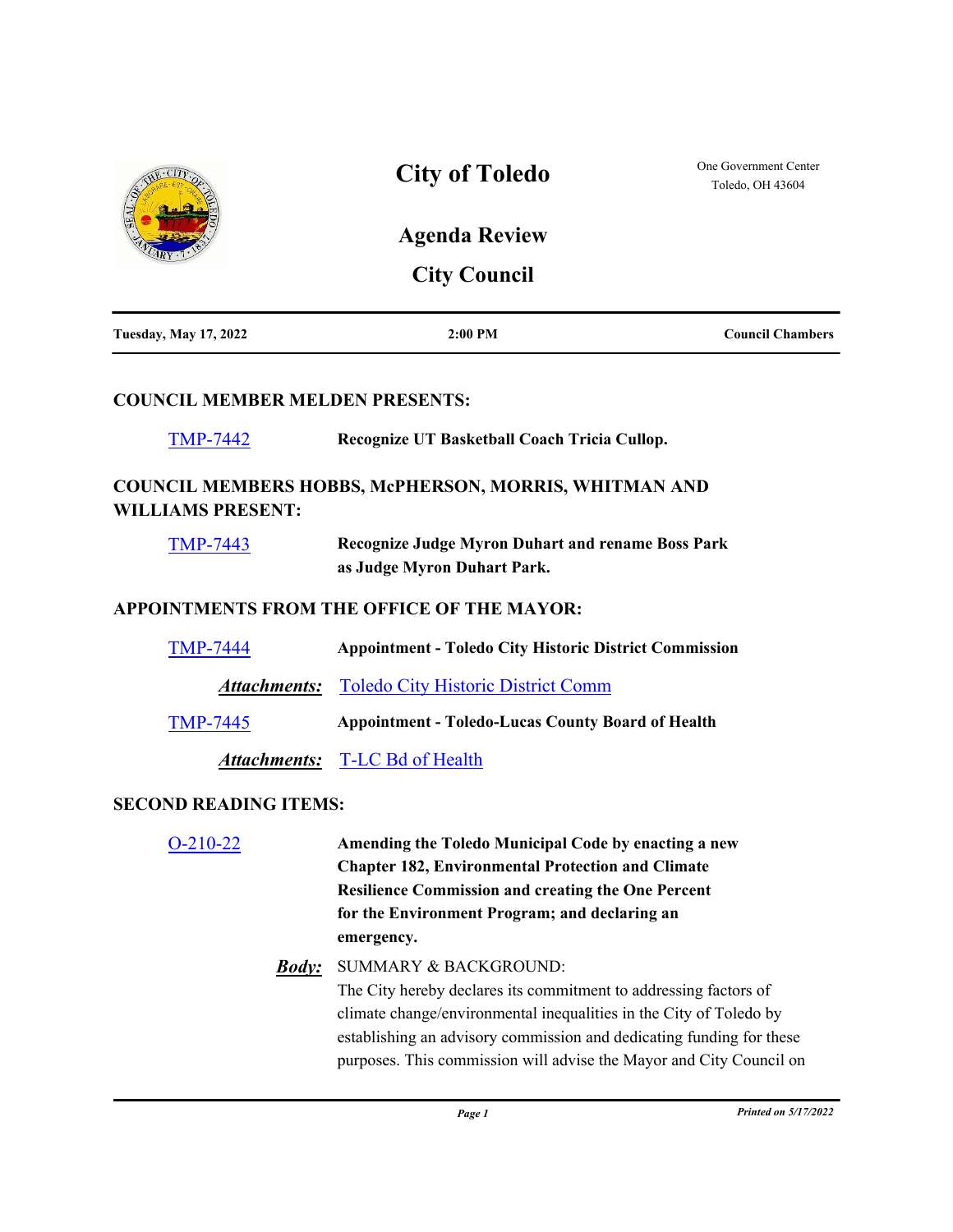| <b>City Council</b> |                     | <b>Agenda Review</b>                                                                                                                                                                                                                                                                                                                                                                                                                                                                                                                                                                                                                                                                                               | May 17, 2022 |
|---------------------|---------------------|--------------------------------------------------------------------------------------------------------------------------------------------------------------------------------------------------------------------------------------------------------------------------------------------------------------------------------------------------------------------------------------------------------------------------------------------------------------------------------------------------------------------------------------------------------------------------------------------------------------------------------------------------------------------------------------------------------------------|--------------|
|                     |                     | energy, climate mitigation, and sustainability initiatives emphasizing local<br>air and water quality, renewable energy development, residential<br>energy and home efficiency, greenspace, workforce development,<br>neighborhood safety, construction controls, waste alternatives and<br>recycling, and watershed protections, especially in neighborhoods<br>disproportionately impacted by environmental degradation.                                                                                                                                                                                                                                                                                         |              |
|                     |                     | <b>Legislative History</b>                                                                                                                                                                                                                                                                                                                                                                                                                                                                                                                                                                                                                                                                                         |              |
|                     |                     | 5/10/22<br>City Council<br>First Reading                                                                                                                                                                                                                                                                                                                                                                                                                                                                                                                                                                                                                                                                           |              |
| $O-214-22$          |                     | Authorizing the Mayor to enter, execute and deliver a<br>Real Estate Purchase Agreement and other needed<br>instruments for the sale and conveyance of City owned<br>real estate located at 1301-1327 North Detroit Avenue<br>and part of 1414 Dorr Street, Toledo Ohio to the Toledo<br>Urban Federal Credit Union; waiving the competitive<br>bidding and advertising provisions of TMC 187.19;<br>authorizing the deposit of net sale proceeds; making<br>certain findings with respect thereto; and declaring an<br>emergency.                                                                                                                                                                                 |              |
|                     | <u><b>Body:</b></u> | SUMMARY & BACKGROUND:<br>The City of Toledo is the owner of certain real property located at<br>1301-1327 North Detroit Avenue and part of 1414 Dorr Street<br>(Parcel ID Numbers 05-03884, 05-03891, 05-03894, 05-03897,<br>05-03901, 05-03904, 05-03907, 05-03911 and part of 05-03917).<br>In the decade of the 1970's, these lots were obtained by the City of<br>Toledo, combined with adjacent lots, and maintained as green space.                                                                                                                                                                                                                                                                          |              |
|                     |                     | Historically, the Dorr Street Corridor was a cultural and economic hub<br>of the African American community in Toledo. This nine-block area<br>contained 70 black-owned enterprises by 1971. Today, this vibrant<br>economic corridor exists primarily in historical documentation and<br>personal memories. Urban renewal programs in the mid-1970s<br>resulted in the demolition of over 300 structures; homes, offices and<br>storefronts, two theaters and a bowling alley, in less than three years.<br>The Subject Property is in a portion of this Dorr Street Corridor, and<br>the proposed development has the potential to catalyze redevelopment<br>of this area as a neighborhood commercial corridor. |              |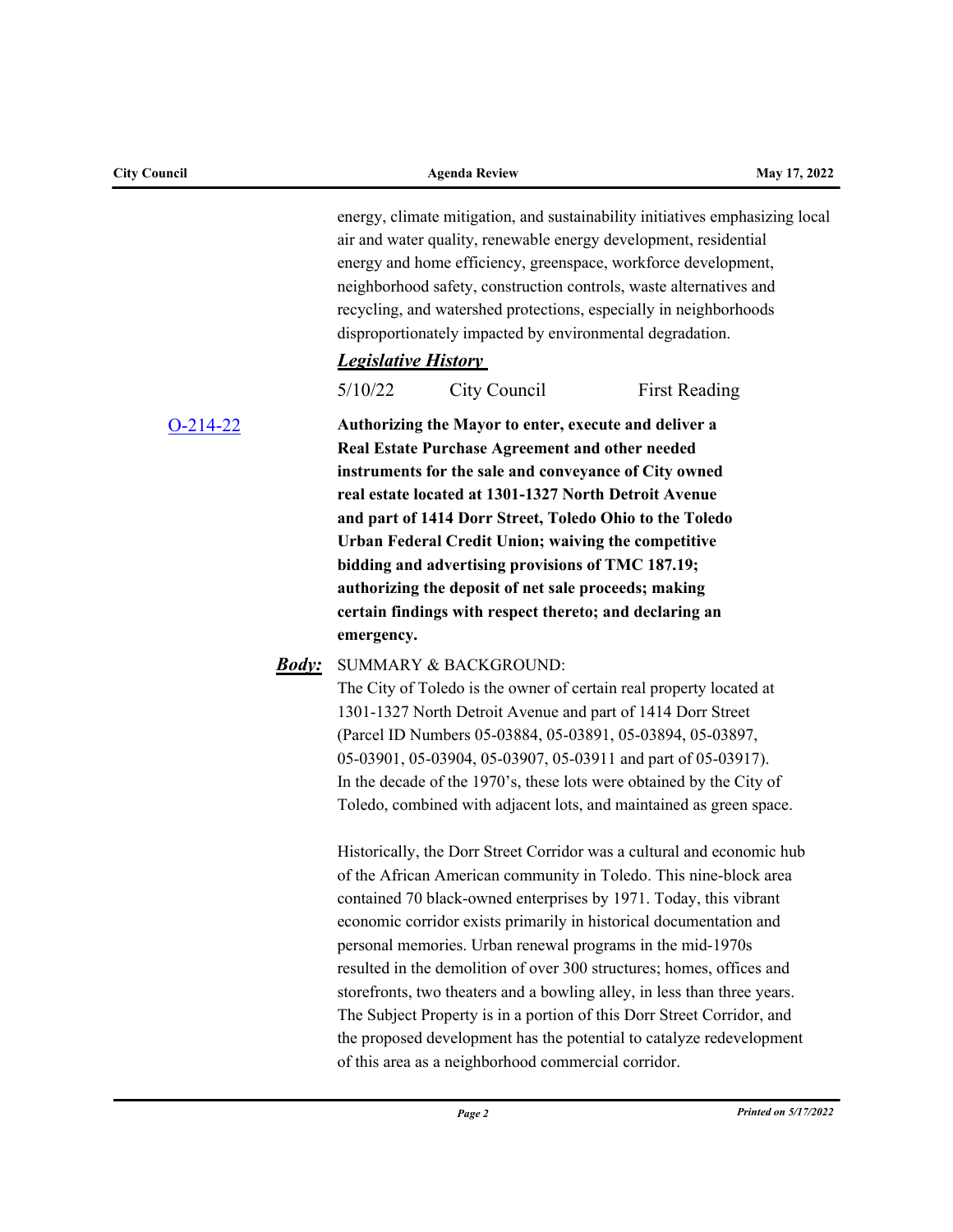Toledo Urban Federal Credit Union (TUFCU) is a 501(c) (1) nonprofit organization, and Toledo's first community development credit union, offers banking services, loans and financial counseling. TUFCU opened its doors to serve the central city community on July 21, 1996, and has now grown to over 4800 members and \$13 million dollars in deposits. The TUFCU operates with a mission to "achieve economic empowerment through education for its members, to be active partners in the community, and to operate in a profitable and financially sound manner".

To further that mission and to accommodate their growth, TUFCU now proposes to construct, across historic Dorr Street, from its current location, an additional facility, to be utilized as a community resource center and TUFCU additional office space. The proposed, two-story structure will have a footprint of approximately 4500 square feet.

The Administration is proposing to enter into Real Estate Purchase Agreement with TUFCU for the sale and conveyance of the real property located at 1301-1327 North Detroit Avenue and a part of 1414 Dorr Street (see attached exhibit A) in exchange for the purchase price of one dollar (\$1.00). TUFCU will be required to provide the City with an Option to Repurchase the property for one dollar (\$1.00) if specified development goals are not met within 3 years of transfer of the property.

# *Attachments:* [Exhibit A](http://toledo.legistar.com/gateway.aspx?M=F&ID=15106a5f-a0e4-4e03-933c-ca0ebb91db77.docx)

# *Legislative History*

5/10/22 City Council First Reading

# **COUNCIL MEMBER MELDEN PRESENTS:**

[TMP-7446](http://toledo.legistar.com/gateway.aspx?m=l&id=/matter.aspx?key=37765) **Authorizing the waiver TMC section 1111.0705 entitled "City Council Hearing and Decision" to allow the Zoning & Planning Committee of Toledo City Council to hold a public hearing prior to 30 days after receipt of the Plan Commission recommendation on Z-4001-22: Zone Change from CO to CN for the property located at**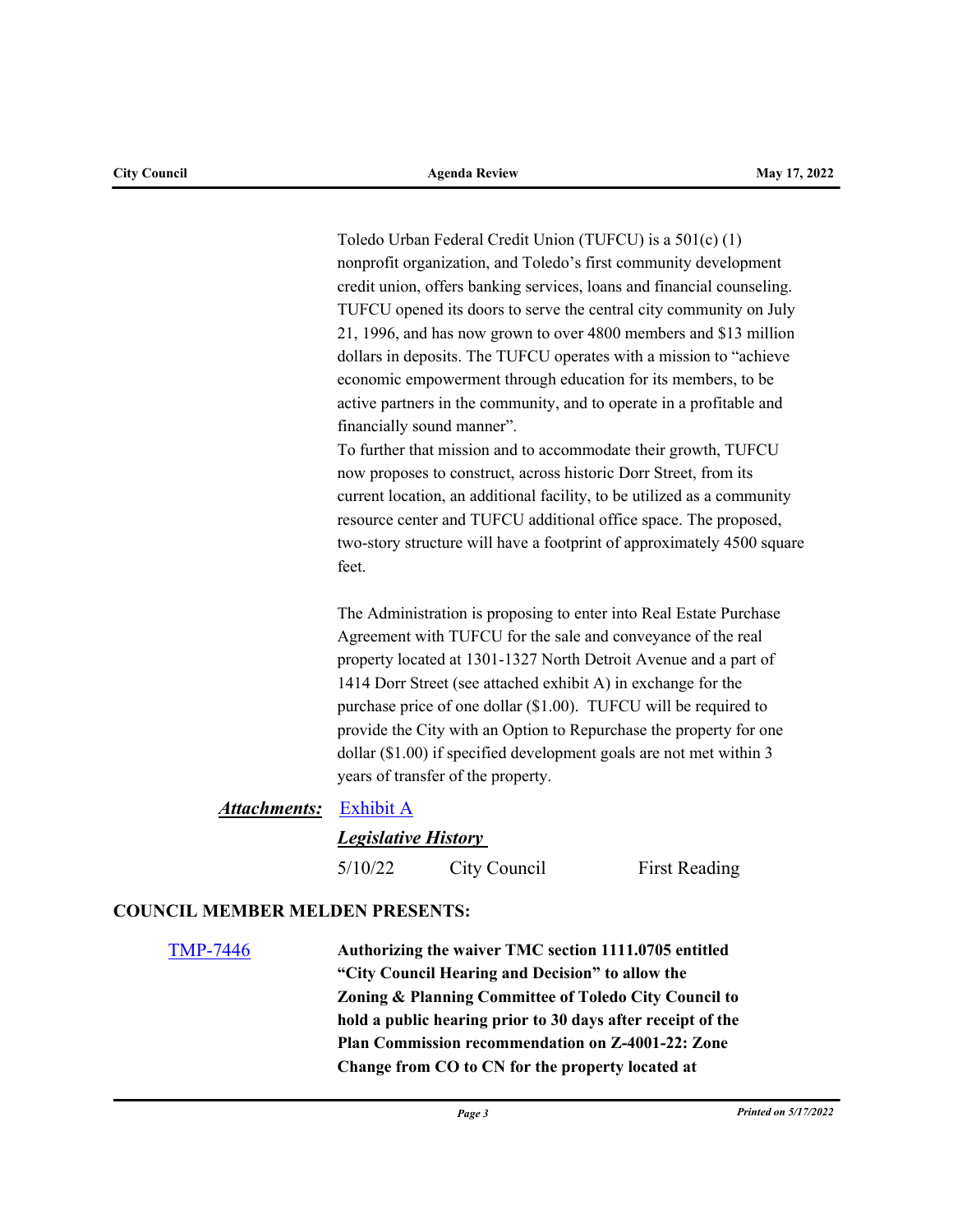| <b>City Council</b>                     | <b>Agenda Review</b>                                                                                                                    | May 17, 2022 |
|-----------------------------------------|-----------------------------------------------------------------------------------------------------------------------------------------|--------------|
|                                         | 2909 W. Central Avenue; and declaring an emergency.                                                                                     |              |
| <b>Body:</b>                            | <b>SUMMARY &amp; BACKGROUND:</b>                                                                                                        |              |
|                                         | The purpose of this ordinance is to waive TMC. Sec. 1111.0705 that                                                                      |              |
|                                         | states as follows:                                                                                                                      |              |
|                                         | Not less than 30 days after receiving the Plan Commissions                                                                              |              |
|                                         | recommendation or after having allowed the time required for the Plan                                                                   |              |
|                                         | Commissions consideration, the City Council must hold at least one                                                                      |              |
|                                         | public hearing on the proposed Special Use Permit. Following the                                                                        |              |
|                                         | public hearing, at the same or subsequent meeting, the City Council                                                                     |              |
|                                         | must take action to approve, approve with modifications or deny the                                                                     |              |
|                                         | proposed amendment based on the criteria of section 1111.0706.                                                                          |              |
|                                         | Plans have been brought forth to open a Nutrition Shake Shop and the                                                                    |              |
|                                         | nearest classification for this type of business is fast food and therefore                                                             |              |
|                                         | it is need to change the zoning. As the business would like to continue                                                                 |              |
|                                         | operations as soon as possible, the waiver is requested.                                                                                |              |
|                                         | The public notice requirement prior to the Council hearing under TMC                                                                    |              |
|                                         | sections 1111.0702 and 1111.0302 and 1111.0303 will be provided.                                                                        |              |
| <b>COUNCIL MEMBER KOMIVES PRESENTS:</b> |                                                                                                                                         |              |
| <b>TMP-7447</b>                         | Authorizing the City of Toledo to fund \$20,000 towards                                                                                 |              |
|                                         | the Greater Toledo Digital Equity Coalitions (GTDEC)                                                                                    |              |
|                                         | analysis of resident's broadband access and affordability                                                                               |              |
|                                         | throughout Lucas County; partnering with Bowling                                                                                        |              |
|                                         | <b>Green State University's Center for Regional</b>                                                                                     |              |
|                                         | Development for a full analysis and report of findings;                                                                                 |              |
|                                         | with full oversight of the program by Toledo Lucas                                                                                      |              |
|                                         | County Public Library; and declaring an emergency.                                                                                      |              |
| <u><i>Body:</i></u>                     | SUMMARY & BACKGROUND:                                                                                                                   |              |
|                                         | Since the fall of 2021, Toledo Lucas County Public Library has been                                                                     |              |
|                                         | convening the "Greater Toledo Digital Equity Coalition," a cross-sector                                                                 |              |
|                                         | alliance composed of individuals representing entities such as the City<br>of Toledo, Lucas County Board of Commissioners, Lucas County |              |
|                                         | Metropolitan Housing Authority, Bitwise Industries, the Office of                                                                       |              |
|                                         | Congresswoman Marcy Kaptur, and numerous others. The intent of                                                                          |              |
|                                         | the Coalition is to further understand the specific hardships community                                                                 |              |
|                                         |                                                                                                                                         |              |

*Page 4 Printed on 5/17/2022*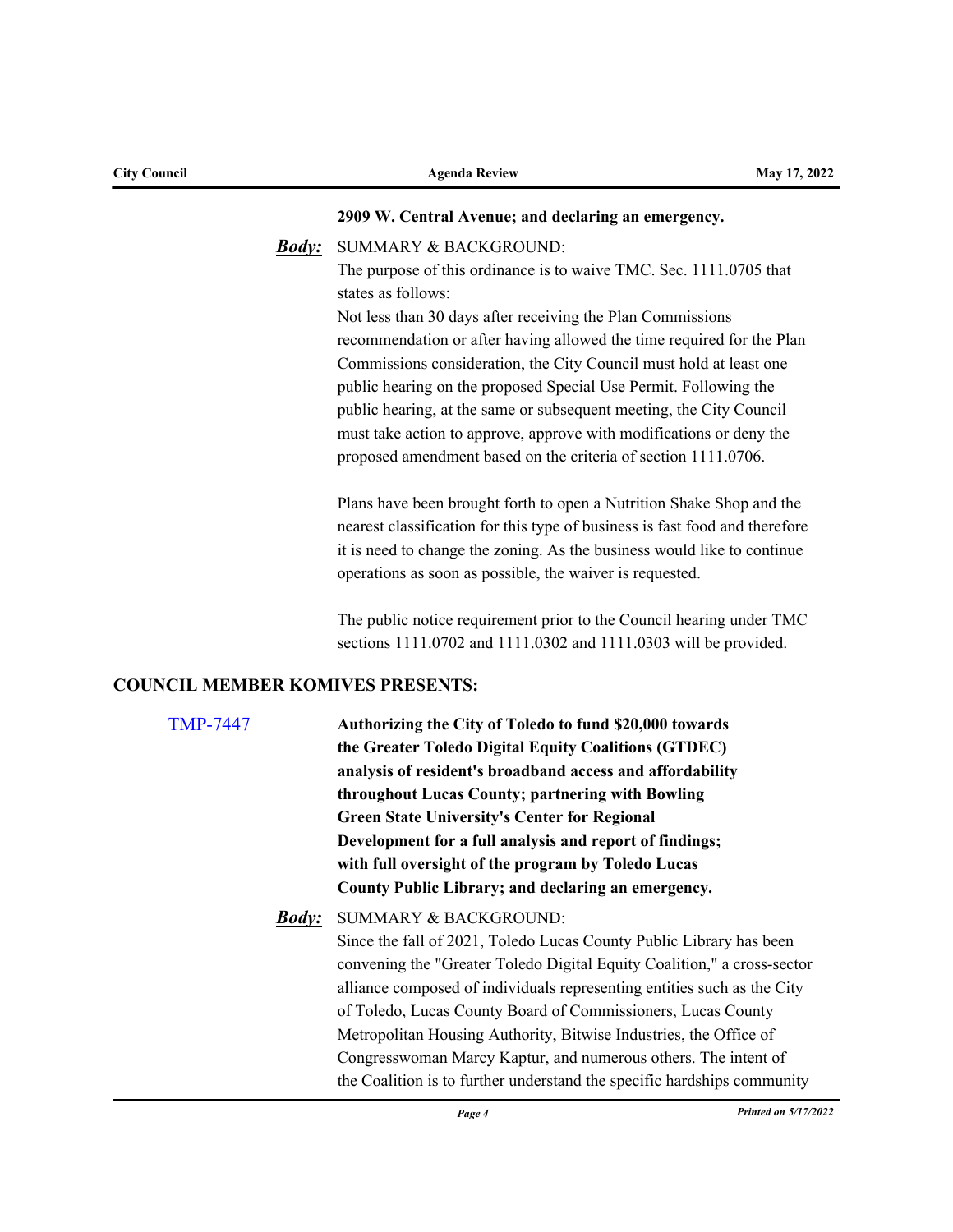members must continuously overcome when accessing or using basic technological services. The Coalition now looks to formally engage Bowling Green State University's Center for Regional Development to conduct a digital equity gap analysis-ensuring that Lucas County entities are prepared to receive unprecedented investments from the federal government for broadband connectivity and to close the digital gap; across the U.S.

The Greater Toledo Digital Equity Coalition is seeking \$20,000 from the City of Toledo to finance the mentioned digital equity analysis/scan across Lucas County, allowing the Coalition to harness concrete data about where dollars should be applied to remedy inequities around access and cost. Furthermore, the Coalition hopes that initial funding and additional community investments will create a reserve to quickly develop and mobilize responsive programs that address the issues uncovered by the analysis. Lastly, a formal digital equity scan analysis will make Lucas County a stronger competitor for future state and federal grants to connect our community to information resources that support education, employment, healthy living, and entertainment.

# **COUNCIL PRESIDENT CHERRY AND THE MEMBERS OF CITY COUNCIL PRESENT:**

| <b>TMP-7448</b> | <b>Approving a Petition For Special Assessments for</b>     |
|-----------------|-------------------------------------------------------------|
|                 | <b>Special Energy Improvement Projects and a Project</b>    |
|                 | <b>Plan for the Northwest Ohio Advanced Energy</b>          |
|                 | <b>Improvement District under Chapter 1710 of the Ohio</b>  |
|                 | Revised Code for JAMLAND2, LLC and 4934 Lewis               |
|                 | Ave., Toledo, Ohio 43612; to authorize and levy special     |
|                 | assessments for the purpose of acquiring, constructing,     |
|                 | and improving certain public improvements in the City of    |
|                 | <b>Toledo in cooperation with the Northwest Ohio</b>        |
|                 | <b>Advanced Energy Improvement District; to approve a</b>   |
|                 | <b>Special Assessment Agreement in connection with such</b> |
|                 | special assessments; and declaring an emergency.            |
|                 |                                                             |

[Exhibit A, B & C](http://toledo.legistar.com/gateway.aspx?M=F&ID=6f4e80ff-f193-478b-9e3d-e6bc4fb59c03.docx) **[Petition](http://toledo.legistar.com/gateway.aspx?M=F&ID=ea301876-e652-4071-ab34-08e2f7761f79.pdf)** *Attachments:*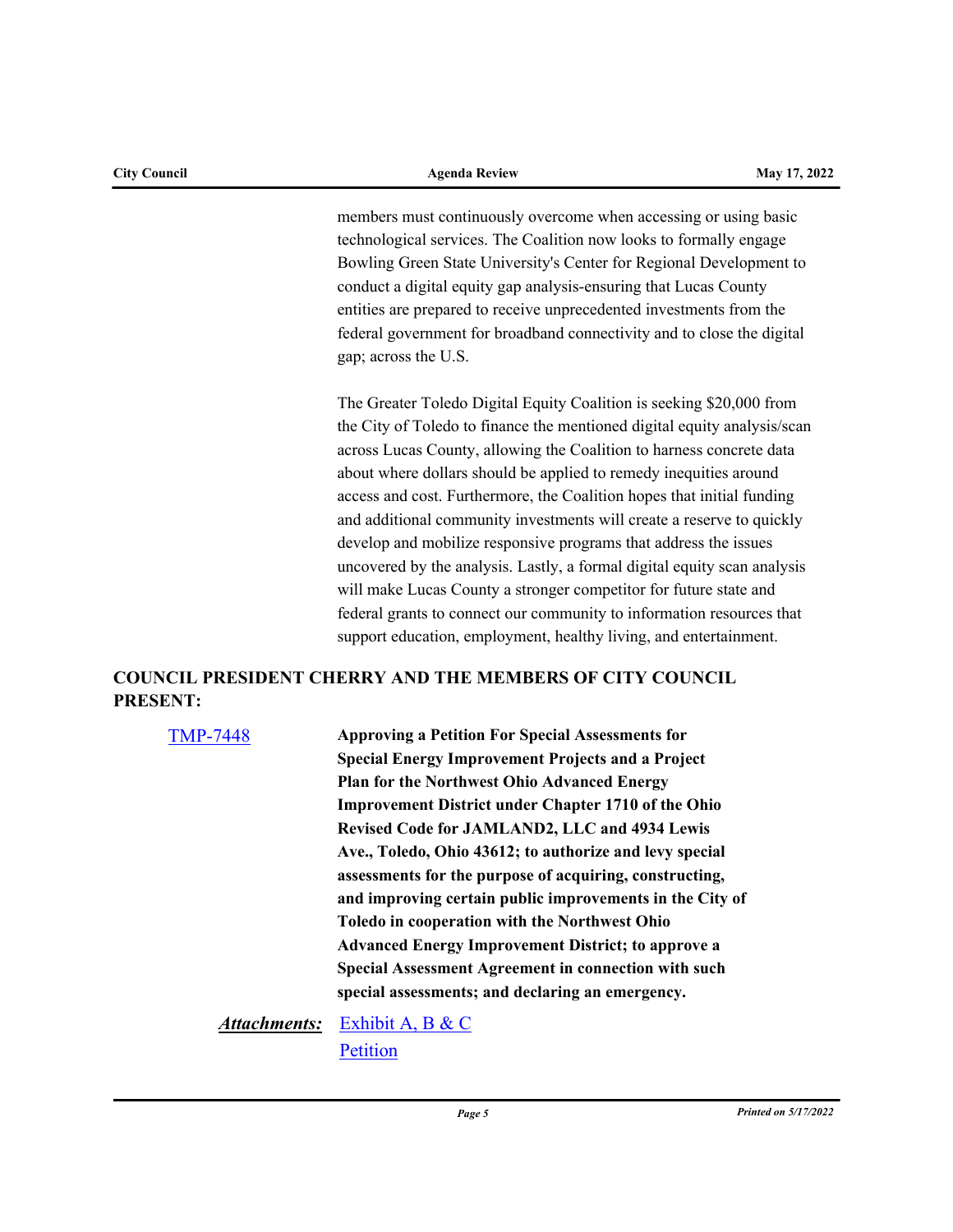#### **DEPARTMENT OF TRANSPORTATION:**

**1.** [TMP-7425](http://toledo.legistar.com/gateway.aspx?m=l&id=/matter.aspx?key=37738) **Declaring it necessary and providing for the replacement of sidewalks and driveway approaches on various streets in the City of Toledo; and declaring an emergency.**

### SUMMARY & BACKGROUND: *Body:*

This resolution declares the City's intent and provides property owner notice of the replacement of existing sidewalk or the construction of new sidewalks as part of the annual sidewalk rehabilitation program. By attending to the replacement of sidewalks, the City will be preserving and enhancing this important asset for the benefit of residents. The 2022 approved Capital Improvement (CIP) budget allocates \$750,000 for City's portion of the total project cost to pay for the installation of pedestrian curb ramps. The anticipated assessed sidewalk budget identifies \$1,200,000 for the property owners' portion of the total project cost. The property owners' portion will be assessed to the properties identified as in need of sidewalk replacement or construction. It is necessary to perform both City portion and property owner portion together in this program since the rehabilitation is completed in conjunction with one another. This resolution initiates the assessment process by providing notice to those property owners whose property is in need of sidewalk rehabilitation in accordance with the City's sidewalk policy and assessment law. The locations targeted for this year's program are identified by address in Exhibit A.

#### *Attachments:* [2022 Sidewalk Program Assessment](http://toledo.legistar.com/gateway.aspx?M=F&ID=c6cdefc6-b8a5-47ab-a7fd-dfea737213fc.xlsx)

**2.** [TMP-7387](http://toledo.legistar.com/gateway.aspx?m=l&id=/matter.aspx?key=37699) **Authorizing the mayor to enter into and execute cooperative agreements between the City of Toledo and Lucas County and to give consent to Lucas County for roadway improvements and resurfacing work on Talmadge Road from Laskey Road to Alexis Road within the City limits; and declaring an emergency.**

# SUMMARY & BACKGROUND: *Body:*

Lucas County will be resurfacing Talmadge Road from Laskey Road to Alexis Road. The portion of the project is within the City of Toledo Limits. This project is scheduled to construct in the summer of 2024.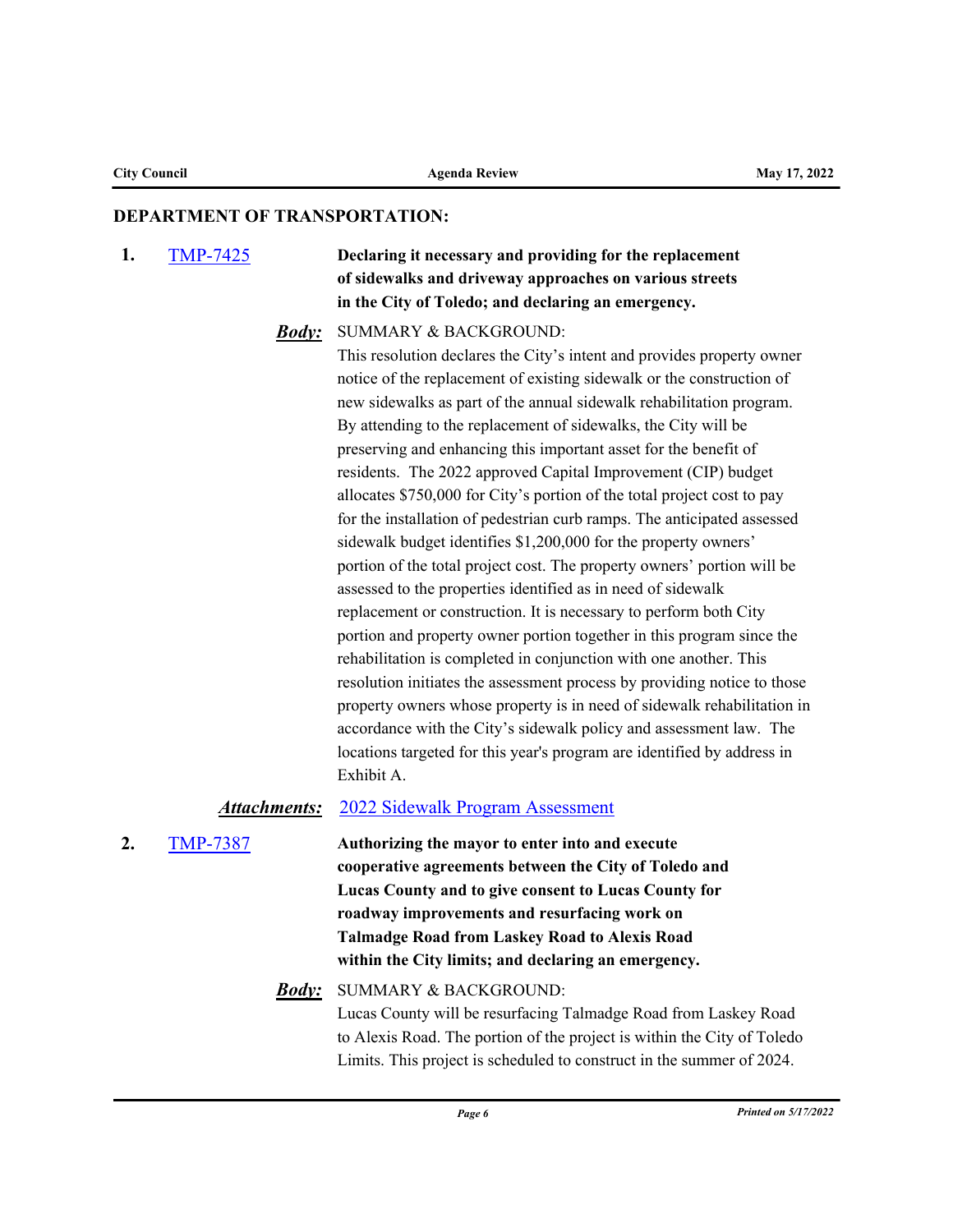Lucas County will administer the design and construction of the project with County funds and is paying for a majority of the construction. The City of Toledo will participate in the costs by paying a lump sum amount of \$49,000, to be paid for with Matches and Planning funds, that is approximately 6.8% of the total estimated constructed cost of \$717,000.

#### *Attachments:* [Agreement](http://toledo.legistar.com/gateway.aspx?M=F&ID=91ffaeda-895e-472f-9a1b-cb98bd85c73a.pdf)

### **DEPARTMENT OF PUBLIC SERVICE:**

**3.** [TMP-7428](http://toledo.legistar.com/gateway.aspx?m=l&id=/matter.aspx?key=37741) **Authorizing the mayor to enter in to a contract with Cargill De-Icing Technology for the purchase of bulk salt; authorizing the expenditure of funds from the Special Assessment Fund; waiving the competitive procurement requirements of TMC Chapter 187; and declaring an emergency.**

### SUMMARY & BACKGROUND: *Body:*

Each year, the Division of Road & Bridge Maintenance (formerly Streets, Bridges & Harbor) replenishes its bulk salt inventory for the purpose of snow and ice control. Salt prices have been very volatile in recent years. The City of Toledo can receive as many as four or as few as zero bids depending on the month and season. In the past, the City of Toledo has paid as much as \$100/ton of salt. The 2020 Contract was issued to the lowest and best bidder, Cargill, for the amount of \$39.21/ton. In 2021, the City of Toledo entered into a contract with Cargill for the amount of \$40.38/ton. In 2022, Cargill has offered the amount of \$40.78/ton, only a 1% increase over last year. The City of Toledo requires approximately 15,000 tons to replenish inventory for a total amount of \$611,700. Because of the large amount of salt that needs to be delivered by ship, it is imperative that the contract be awarded to schedule the deliveries to the Arms Dock, as the City of Toledo no longer has its own port.

# **4.** [TMP-7414](http://toledo.legistar.com/gateway.aspx?m=l&id=/matter.aspx?key=37727) **Authorizing the expenditure of an amount not to exceed \$500,000 from the Capital Improvement Fund for the Road & Bridge Maintenance Matches and Planning Program; authorizing the mayor to prepare plans and**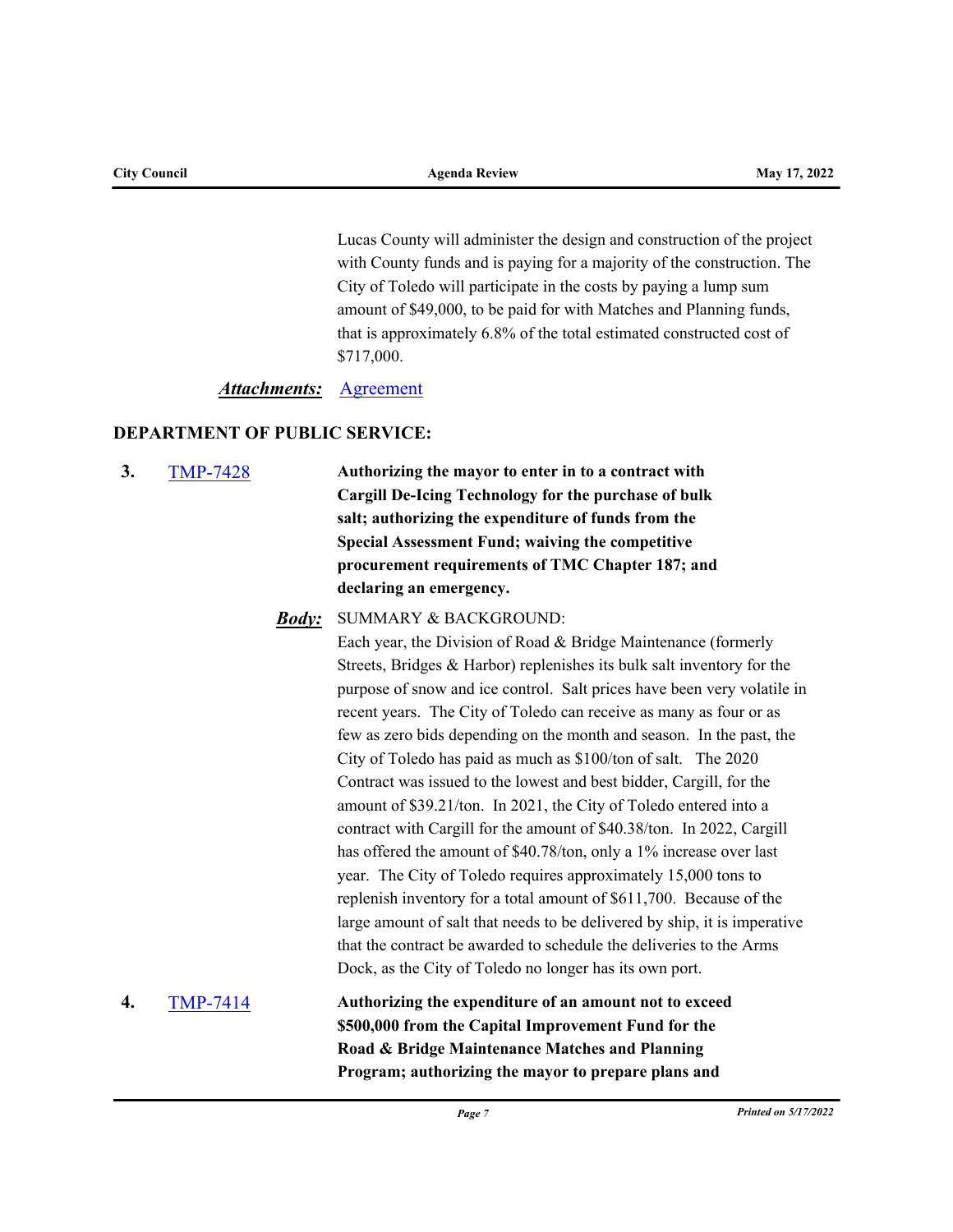| <b>City Council</b> |                 | <b>Agenda Review</b> |                                                                                                                                                                                                                                                                                                                                                                                                                                                                                                                                                                                                                                                                                                                                                                                                                                                                                                                                                                                                              | May 17, 2022 |  |
|---------------------|-----------------|----------------------|--------------------------------------------------------------------------------------------------------------------------------------------------------------------------------------------------------------------------------------------------------------------------------------------------------------------------------------------------------------------------------------------------------------------------------------------------------------------------------------------------------------------------------------------------------------------------------------------------------------------------------------------------------------------------------------------------------------------------------------------------------------------------------------------------------------------------------------------------------------------------------------------------------------------------------------------------------------------------------------------------------------|--------------|--|
|                     |                 |                      | specifications, acquire required rights-of-way as<br>appropriate, accept bids and award contracts for Road &<br><b>Bridge Maintenance Matches and Planning</b><br>improvement projects within the Division of Road &<br>Bridge Maintenance; and declaring an emergency.                                                                                                                                                                                                                                                                                                                                                                                                                                                                                                                                                                                                                                                                                                                                      |              |  |
|                     |                 | <b>Body</b> :        | <b>SUMMARY &amp; BACKGROUND:</b><br>Every year, the Division of Road & Bridge Maintenance (formerly<br>Streets, Bridges & Harbor) includes in its annual CIP fund request a<br>line item for Matches and Planning. This line item represents the<br>funding that is needed in order to supply match amounts for outside<br>grants and loans the Division has anticipated and secured, as well as to<br>plan for future projects with design, testing and environmental work.<br>Some of these projects include, but are not limited to, Kuhlman Drive<br>over NSRR, Berdan over NSRR, Miami Street Embankment, and<br>Summit Street Embankment. This funding is included in the 2022 -<br>2026 CIP Plan appropriated under Ord. 90-22. It is imperative that<br>the Division of Road & Bridge Maintenance's Matches and Planning<br>Program be authorized immediately as there are strict deadlines for<br>planning, design, environmental, bid, and construction associated with<br>each grant fund source. |              |  |
| 5.                  | <b>TMP-7421</b> |                      | Authorizing the Mayor to enter into a contract for<br>spray-applied alternate daily landfill cover material for<br>the Hoffman Road Landfill for a period of one (1) year<br>with an option of up to three (3) successive one-year<br>renewals; authorizing the expenditure not to exceed<br>\$100,000 annually from the General Fund for the said<br>purchase; waiving the competitive procurement<br>requirements of TMC Chapter 187; and declaring an<br>emergency.                                                                                                                                                                                                                                                                                                                                                                                                                                                                                                                                       |              |  |
|                     |                 | <u>Body:</u>         | <b>SUMMARY &amp; BACKGROUND:</b><br>This Ordinance authorizes the appropriation and expenditure of<br>resources from the general fund for the purchase off alternate daily<br>landfill cover material from LSC Environmental Products, LLC (LSC)<br>for the Hoffman Road Landfill (landfill). The landfill is required to<br>apply a daily cover on the active working face in accordance with<br>Ohio Administrative Code (OAC) 3745-27-19. LSC manufactures a<br>spray-applied mulch and mineral mortar slurry cover material                                                                                                                                                                                                                                                                                                                                                                                                                                                                              |              |  |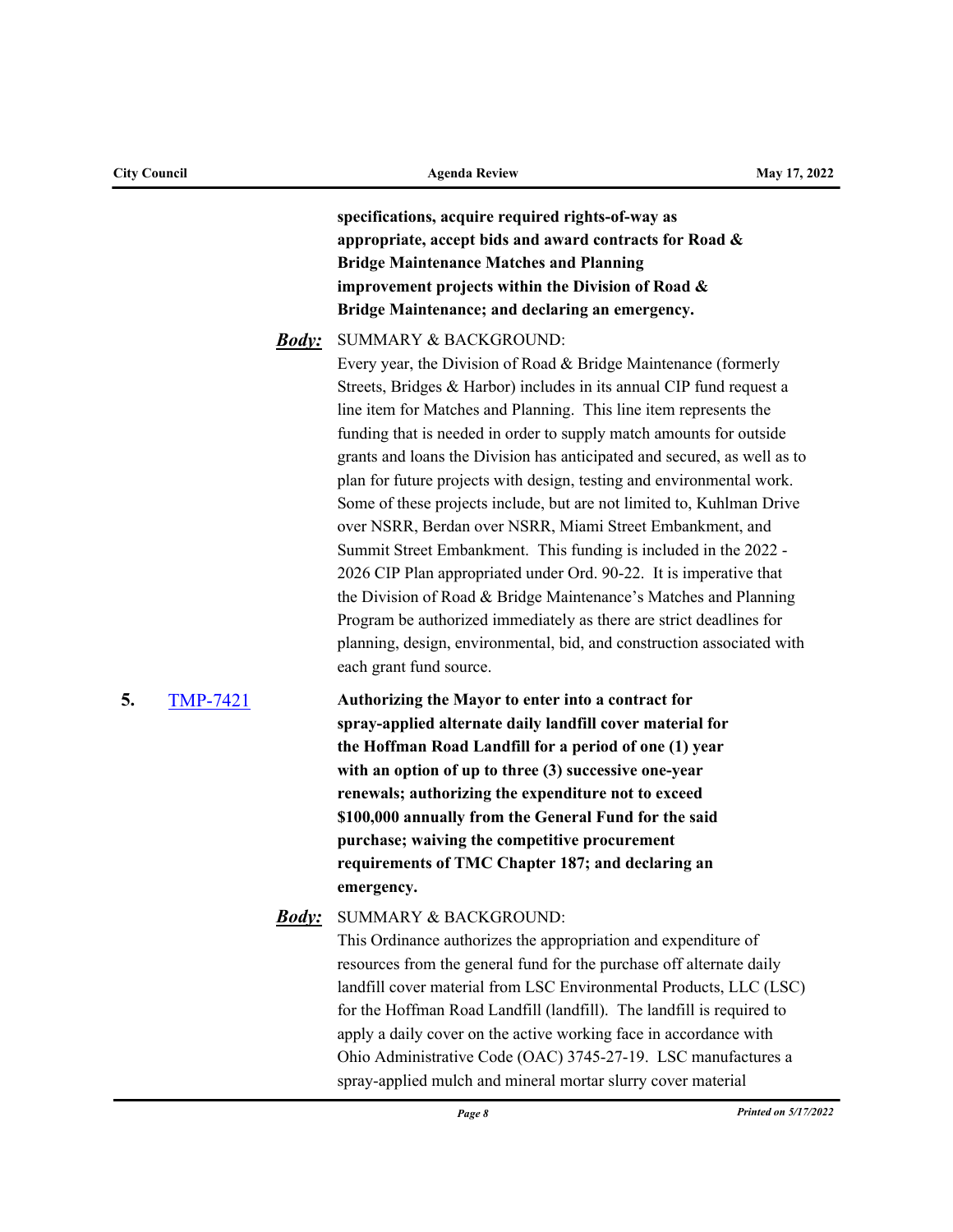|    |                                        | Page 9                                                                                                                                                                                                                                                                                                                                                                                                                                                                                                                                                                                                                                                                                                                                                                                  | Printed on 5/17/2022 |
|----|----------------------------------------|-----------------------------------------------------------------------------------------------------------------------------------------------------------------------------------------------------------------------------------------------------------------------------------------------------------------------------------------------------------------------------------------------------------------------------------------------------------------------------------------------------------------------------------------------------------------------------------------------------------------------------------------------------------------------------------------------------------------------------------------------------------------------------------------|----------------------|
|    |                                        | The Ohio Revised Code (ORC) in Sections 153.65 through 153.73<br>authorizes the use of design-build for public improvement projects by<br>municipalities. The ORC details the bid and selection process for<br>design-build involving a prequalification process, a request for pricing<br>proposals and negotiation with the selected firm determined to have<br>submitted the best value proposal. The design-build process has been<br>found to be advantageous by reducing risk on the project by having a<br>single source of responsibility while still maintaining the city's<br>involvement in the design and construction services for the project. It                                                                                                                         |                      |
|    | <b>Body</b> :                          | <b>SUMMARY &amp; BACKGROUND:</b><br>This Ordinance authorizes expending an amount not to exceed<br>\$18,000,000 from appropriated capital improvement funds for<br>preserving, improving and replacing major building components at the<br>Toledo Municipal Court House including but not limited to roof<br>replacement, HVAC systems, windows, lighting and fixtures, back-up<br>generation including new switch gears, five (5) elevators and two (2)<br>escalators, front entrance redesign and replacement. Funds are<br>available for expenditure from the approved Capital Improvement<br>Fund budget. This project will be financed through a general obligation<br>bond issuance. Companion legislation authorizing notes in anticipation<br>of bonds has also been submitted. |                      |
| 6. | <b>Attachments:</b><br><b>TMP-6997</b> | and is an approved material for alternate daily cover in the U.S.<br><b>Bullet Points</b><br>Authorizing the expenditure of an amount not to exceed<br>\$18,000,000 from the Capital Improvement Fund for<br>necessary major building improvements and<br>replacements at the Toledo Municipal Court House;<br>authorizing the Mayor to accept qualifications and<br>proposals and award a design-build construction contract<br>pursuant to ORC Section 153.693; and declaring an<br>emergency                                                                                                                                                                                                                                                                                         |                      |
|    |                                        | (VERDac <sup>TM</sup> ) used at various landfill facilities across the U.S.<br>VERDac <sup>TM</sup> is only manufactured by LSC and is more cost effective<br>and advanced relative to previously used spray-applied cover products                                                                                                                                                                                                                                                                                                                                                                                                                                                                                                                                                     |                      |

**City Council Agenda Review May 17, 2022**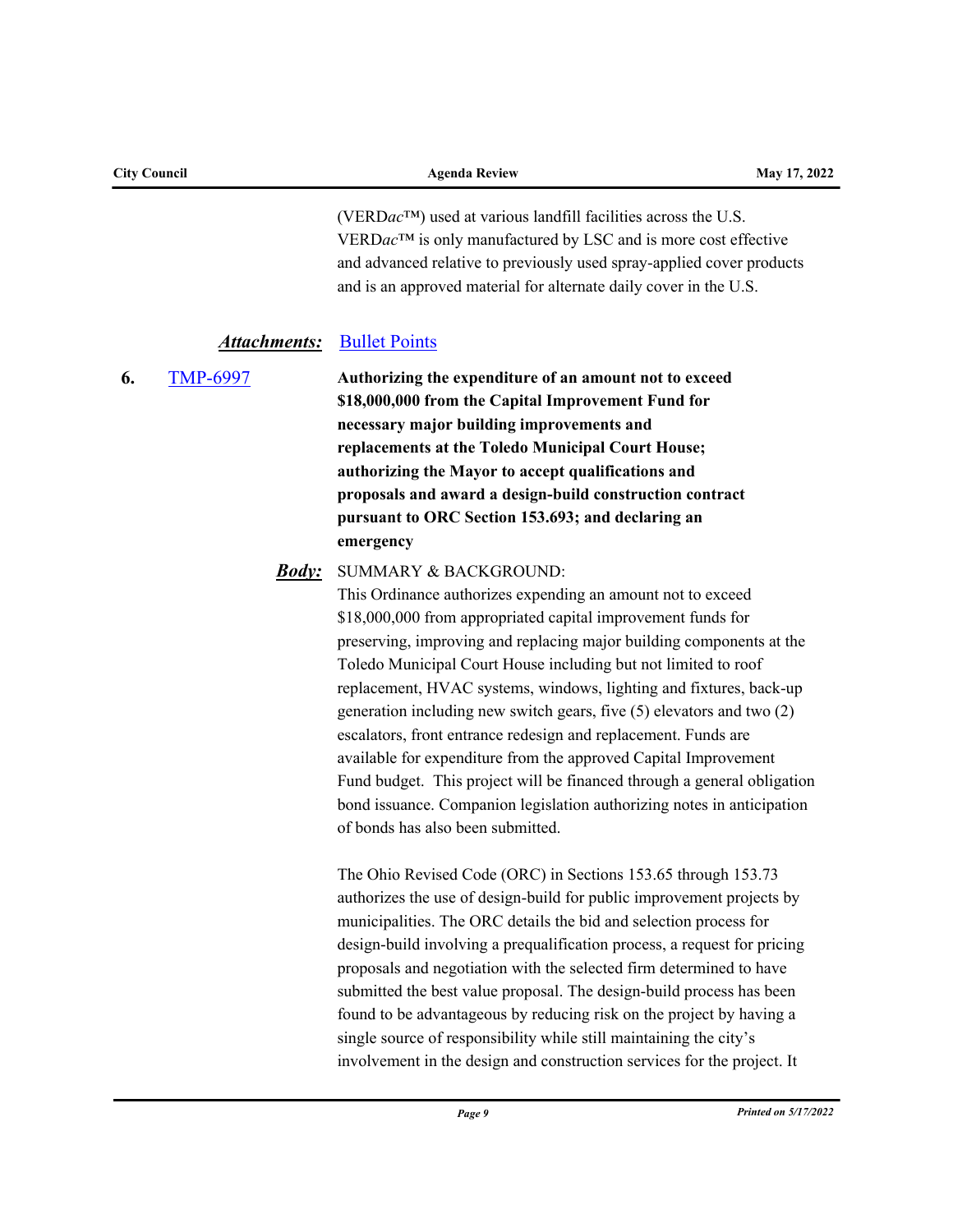| <b>City Council</b> |                     | <b>Agenda Review</b>                                                                                                                                                                                                                                                                                                                                                                            | May 17, 2022 |
|---------------------|---------------------|-------------------------------------------------------------------------------------------------------------------------------------------------------------------------------------------------------------------------------------------------------------------------------------------------------------------------------------------------------------------------------------------------|--------------|
|                     |                     | allows for greater value engineering and necessary flexibility without<br>slowing the project.                                                                                                                                                                                                                                                                                                  |              |
|                     |                     | This Ordinance authorizes the Mayor to enter into a design-build<br>construction contract pursuant to ORC Section 153.693 for<br>improvement to the Toledo Municipal Court.                                                                                                                                                                                                                     |              |
| 7.                  | <b>TMP-7437</b>     | Authorizing the appropriation and expenditure of an<br>amount not to exceed \$58,000 from the Local Fiscal<br><b>Recovery Fund for a Facility Condition Assessment for</b><br><b>City of Toledo Community and Seniors Centers;</b><br>authorizing the Mayor to accept bids and award<br>contracts for professional services to complete said<br>assessment; and declaring an emergency.         |              |
|                     | <u><b>Body:</b></u> | SMMARY & BACKGROUND:<br>The city is the recipient of \$180.9 million through the American Rescue<br>Plan Act (ARPA) to be used to address the public health and negative<br>economic impacts of the COVID-19 pandemic. The Toledo Recovery<br>Plan framework (authorized by Ordinance 530-21) includes \$3.0<br>million for improvements to the City of Toledo community and senior<br>centers. |              |
|                     |                     | This Ordinance authorizes the appropriation and expenditure of<br>\$58,000 to complete a Facility Condition Assessment for the<br>improvements needed at the City's community and senior centers.<br>Subsequent legislation will be presented to authorize the appropriation<br>and expenditure of funds for the improvements recommended as a<br>result of the Facility Condition Assessment.  |              |
|                     | <u>Attachments:</u> | <b>RFP</b><br><b>SMART</b>                                                                                                                                                                                                                                                                                                                                                                      |              |
| 8.                  | <b>TMP-7407</b>     | Authorizing the expenditure not exceed \$500,000 for<br>the collection, hauling, and processing of materials<br>collected through the 2022 Clean Toledo Recycling<br>events; authorizing the mayor to accept bids and enter<br>into necessary contracts for recycling and disposal<br>services; waiving the competitive procurement<br>requirements of TMC Section 187; and declaring an        |              |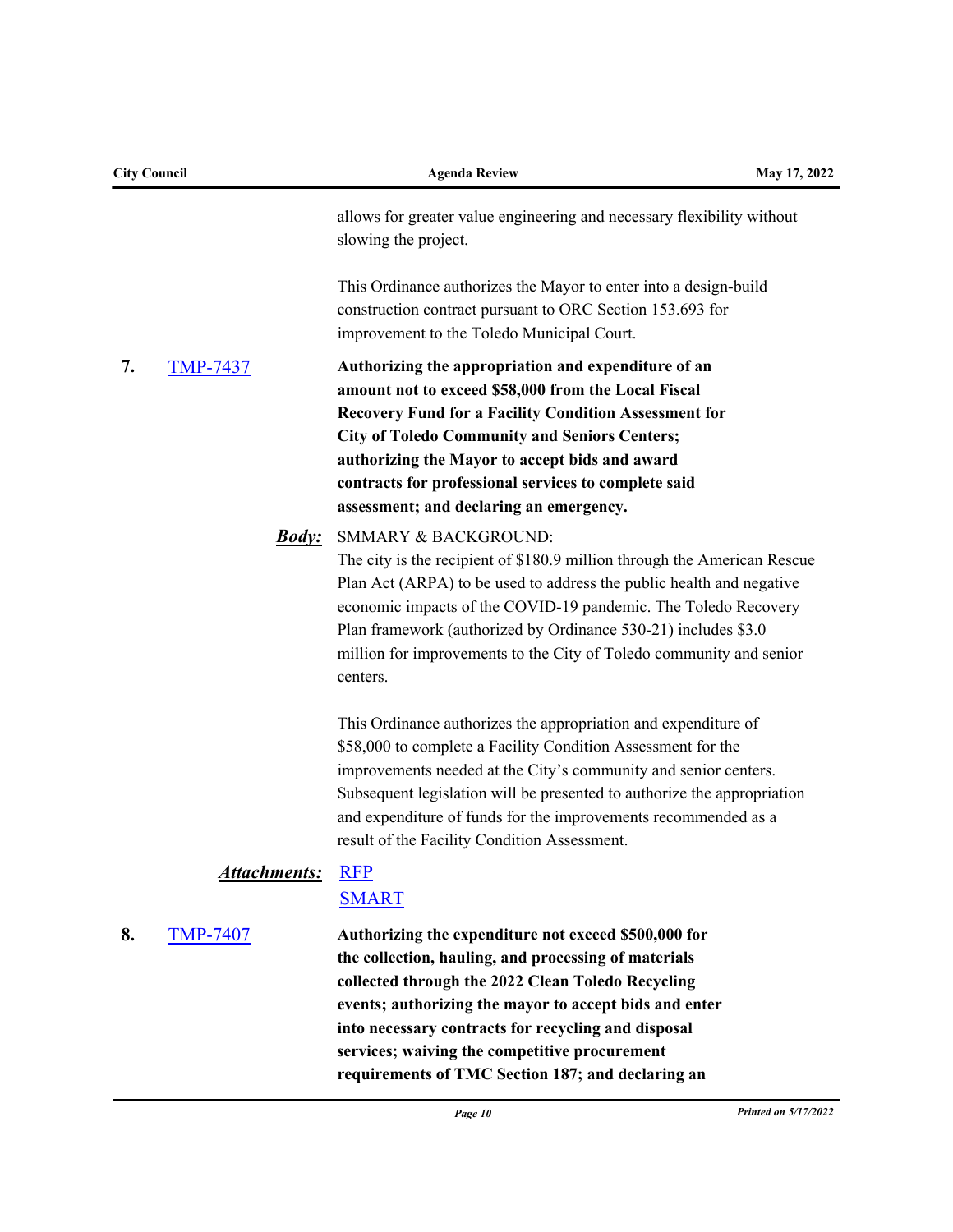| <b>City Council</b> |              | <b>Agenda Review</b>                                                      | May 17, 2022 |
|---------------------|--------------|---------------------------------------------------------------------------|--------------|
|                     |              | emergency.                                                                |              |
|                     | <b>Body:</b> | <b>SUMMARY &amp; BACKGROUND:</b>                                          |              |
|                     |              | The Division of Urban Beautification, in partnership with the             |              |
|                     |              | Departments of Public Service, Public Utilities, and Engage Toledo,       |              |
|                     |              | will increase the number of scheduled recycling events in 2022. These     |              |
|                     |              | events are open to the public and provide the opportunity for             |              |
|                     |              | participants to engage with a variety of vendors for recycling materials, |              |
|                     |              | hazardous waste, tires, televisions and other various electronics,        |              |
|                     |              | personal documents, and general debris. The ordinance will authorize      |              |
|                     |              |                                                                           |              |

the expansion of the 2022 from twenty-three (23) total events to twenty-four (24), and support the large volume of materials collected for proper recycling for the on-site vendors.

# **DEPARTMENT OF FINANCE:**

| 9.  | <b>TMP-7416</b>     | Levying special assessments for the 2021 Sidewalk<br>Program; and declaring an emergency.                                                                                                                                                                                                                                                                                                                                                                                                                    |
|-----|---------------------|--------------------------------------------------------------------------------------------------------------------------------------------------------------------------------------------------------------------------------------------------------------------------------------------------------------------------------------------------------------------------------------------------------------------------------------------------------------------------------------------------------------|
|     | <u>Body:</u>        | <b>SUMMARY &amp; BACKGROUND:</b><br>This is the Ordinance to levy the assessments for the cost and expense<br>for the repair or construction of new sidewalks in the City of Toledo<br>for the 2021 sidewalk program. The services described in Section 1<br>have been completed and the final cost of those services has been<br>determined.                                                                                                                                                                |
|     | <u>Attachments:</u> | <b>Property Listing</b>                                                                                                                                                                                                                                                                                                                                                                                                                                                                                      |
| 10. | <b>TMP-7424</b>     | Providing for the issuance and sale of \$1,170,000 of<br>notes, in anticipation of the issuance of bonds, for the<br>purpose of paying costs of constructing, reconstructing<br>and rehabilitating sidewalks, including, where necessary,<br>driveway approaches and curbs, in certain locations on<br>designated streets; and declaring an emergency.                                                                                                                                                       |
|     | <u>Body:</u>        | <b>SUMMARY &amp; BACKGROUND:</b>                                                                                                                                                                                                                                                                                                                                                                                                                                                                             |
|     |                     | This Ordinance authorizes the issuance and sale of \$1,170,000 of<br>notes in anticipation of the issuance of bonds to provide funding for the<br>City's 2022 Sidewalk Program. With the issuance of the notes<br>authorized by this ordinance, the City's outstanding debt will be<br>increased by not more than \$1,170,000. The notes will be subject to<br>statutory direct debt limits and the statutory and constitutional indirect<br>debt limitation and reduce the City's legal borrowing capacity. |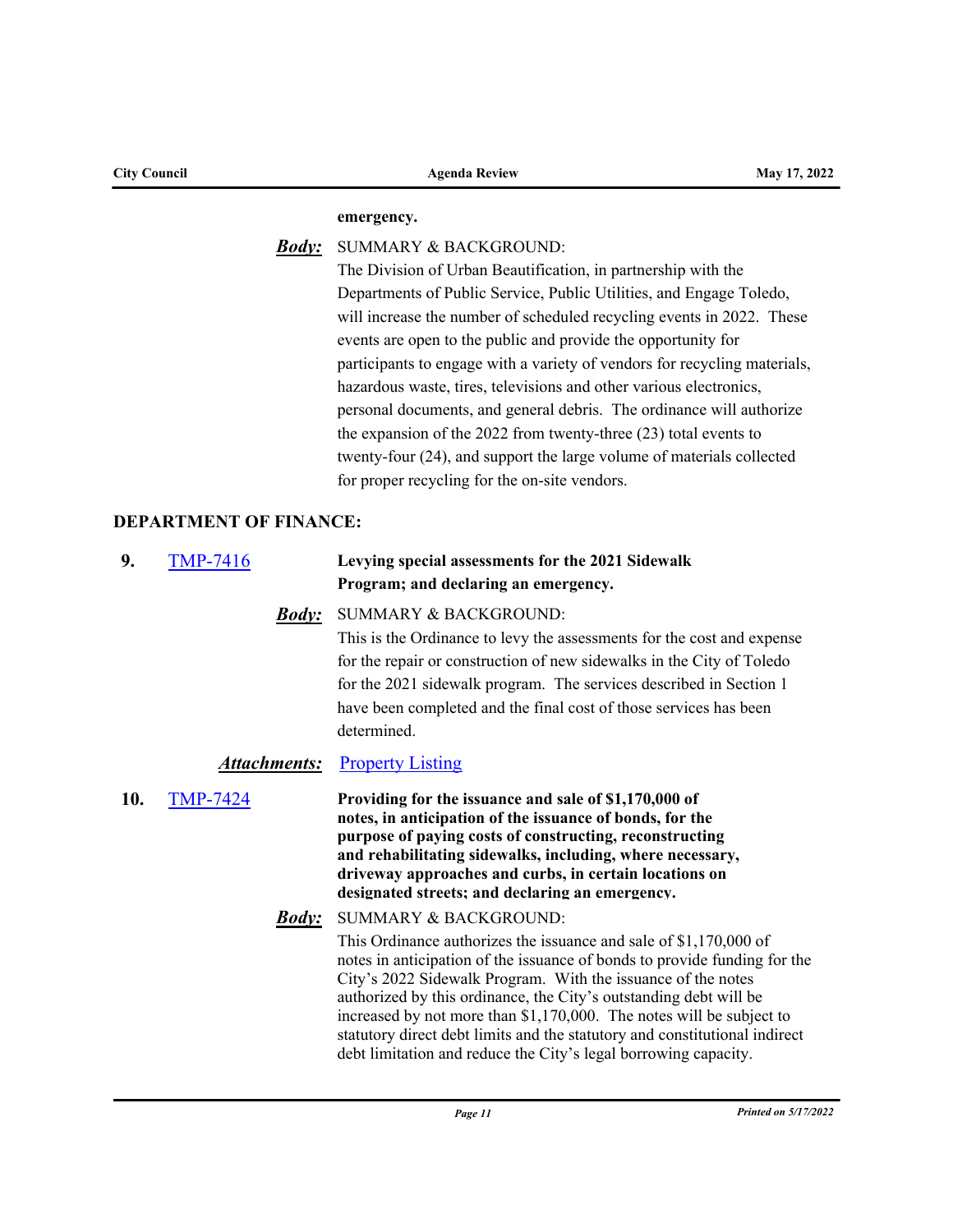| <b>City Council</b> |                 |               | <b>Agenda Review</b>                                                                                                                                                                                                                                                                                                                                                                                                                                                                                                                                                                                                                                                                           | May 17, 2022 |
|---------------------|-----------------|---------------|------------------------------------------------------------------------------------------------------------------------------------------------------------------------------------------------------------------------------------------------------------------------------------------------------------------------------------------------------------------------------------------------------------------------------------------------------------------------------------------------------------------------------------------------------------------------------------------------------------------------------------------------------------------------------------------------|--------------|
|                     |                 |               | The notes are to be sold to the City Treasury and will be held as an<br>investment. They are expected to remain outstanding until they may be<br>retired with proceeds of notes to be issued with other notes as a part<br>of a scheduled private placement of general obligation notes later in<br>2022. The bonds in anticipation of which the notes are to be issued<br>are to be retired over a period of 20 years.                                                                                                                                                                                                                                                                        |              |
|                     |                 |               | The Director of Finance, as fiscal officer of the City, has certified to<br>this Council that the estimated life or period of usefulness of the<br>improvement described in Section 1 is at least five years, the estimated<br>maximum maturity of the Bonds described in Section 1 is 20 years and<br>the maximum maturity of the Notes described in Section 3, to be<br>issued in anticipation of the Bonds, is 240 months from their date of<br>issuance.                                                                                                                                                                                                                                   |              |
| 11.                 | <b>TMP-7440</b> |               | Providing for the issuance and sale of \$18,000,000 of<br>notes, in anticipation of the issuance of bonds, for the<br>purpose of paying costs of renovating, remodeling,<br>equipping and re-equipping and otherwise improving the<br><b>Municipal Court Building, together with necessary</b><br>appurtenances and work incidental thereto; and<br>declaring an emergency.                                                                                                                                                                                                                                                                                                                    |              |
|                     |                 | <b>Body</b> : | <b>SUMMARY &amp; BACKGROUND:</b>                                                                                                                                                                                                                                                                                                                                                                                                                                                                                                                                                                                                                                                               |              |
|                     |                 |               | This Ordinance authorizes the issuance and sale of \$18,000,000 of<br>notes in anticipation of the issuance of bonds to provide funds for the<br>purpose of paying costs of renovating, remodeling, equipping and<br>re-equipping and otherwise improving the Municipal Court Building,<br>together with necessary appurtenances and work incidental thereto.<br>With the issuance of the notes authorized by this Ordinance, the City's<br>outstanding debt will be increased by not more than \$18,000,000.<br>The notes will be subject to statutory direct debt limits and the<br>statutory and constitutional indirect debt limitation and reduce the<br>City's legal borrowing capacity. |              |
|                     |                 |               | The notes are to be sold in a scheduled private placement or public<br>sale of general obligation notes. They are expected to remain<br>outstanding until they may be retired with proceeds of bonds to be<br>issued with other bonds as a part of a scheduled public sale of general<br>obligation bonds later in 2022.                                                                                                                                                                                                                                                                                                                                                                       |              |
|                     |                 |               | The Director of Finance, as fiscal officer of the City, has certified to<br>this Council that the estimated life or period of usefulness of the<br>improvement described in Section 1 is at least five years, the estimated<br>maximum maturity of the Bonds described in Section 1 is at least 20<br>years and the maximum maturity of the Notes described in Section 3,<br>to be issued in anticipation of the Bonds, is 240 months from their date<br>of issuance.                                                                                                                                                                                                                          |              |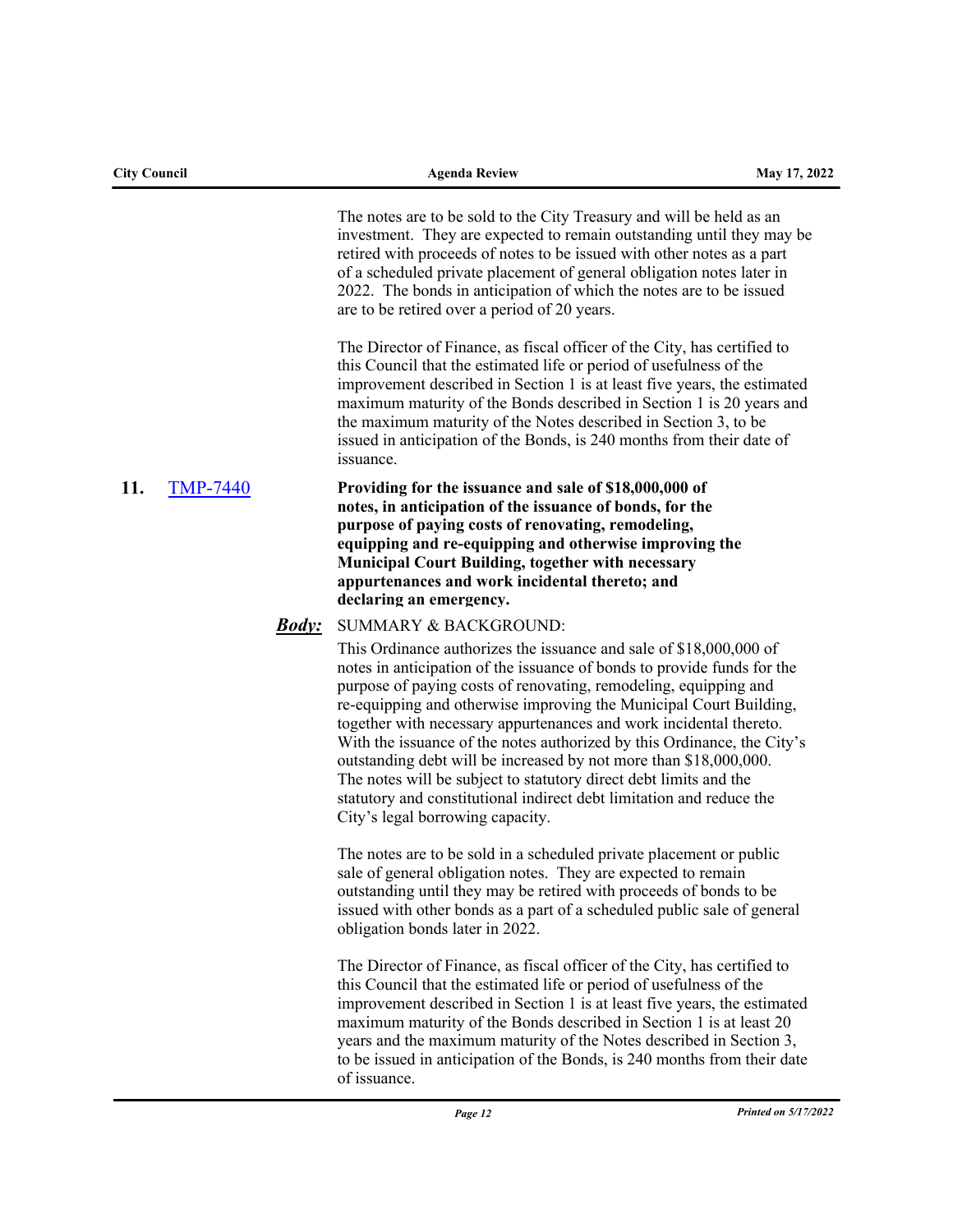#### **DEPARTMENT OF HOUSING & COMMUNITY DEVELOPMENT:**

**12.** [TMP-7433](http://toledo.legistar.com/gateway.aspx?m=l&id=/matter.aspx?key=37746) **Authorizing the appropriation and expenditure of \$2,900,000 from Local Fiscal Recovery Fund for the City of Toledo Roof Tops Program; authorizing the Mayor to accept bids, award contracts and enter into necessary agreements for said program; and declaring an emergency.** 

### SUMMARY & BACKGROUND: *Body:*

This Ordinance authorizes the appropriation and expenditure of \$2,900,000 for projects and costs associated with the Toledo Roof Tops Program. The Toledo Roof Tops Program will consist of a partnership with Toledo Urban Federal Credit Union, Maumee Valley Habitat for Humanity and the Department of Housing and Community Development to provide financial assistance to eligible households for repair or replacement of approximately seven hundred (700) failing roofs on owner-occupied housing in Qualified Census Tracts (QCT). Roof Tops grants will be provided to households with income at or below 60% of the area median selected through a lottery. Households with income at or below 80% of the area median, not selected in the lottery, will have an opportunity to apply for assistance consisting of a 50/50 Low-interest loan/matching grant through the Toledo Urban Federal Credit Union. The ARPA Roof Tops funds will be allocated to partners outlined in Attachment A for administration and grants to fund construction costs.

To facilitate timely disbursement of construction funding, City of Toledo Department of Housing and Community Development Roof Tops construction funding will be escrowed with title companies, selected through a RFQ.

# **Attachments:** [Exhibit A](http://toledo.legistar.com/gateway.aspx?M=F&ID=7b412386-7db2-45ba-bbb8-858c4496013b.docx) [ARPA Final Rule](http://toledo.legistar.com/gateway.aspx?M=F&ID=789a6597-4afa-440f-ac81-b9d4cc99bfcf.pdf)

**13.** [TMP-7434](http://toledo.legistar.com/gateway.aspx?m=l&id=/matter.aspx?key=37747) **Authorizing the appropriation and expenditure of \$900,000 from the Local Fiscal Recovery Fund for the Englewood Code Compliance Pilot Program; authorizing the Mayor to accept bids, award contracts and enter into**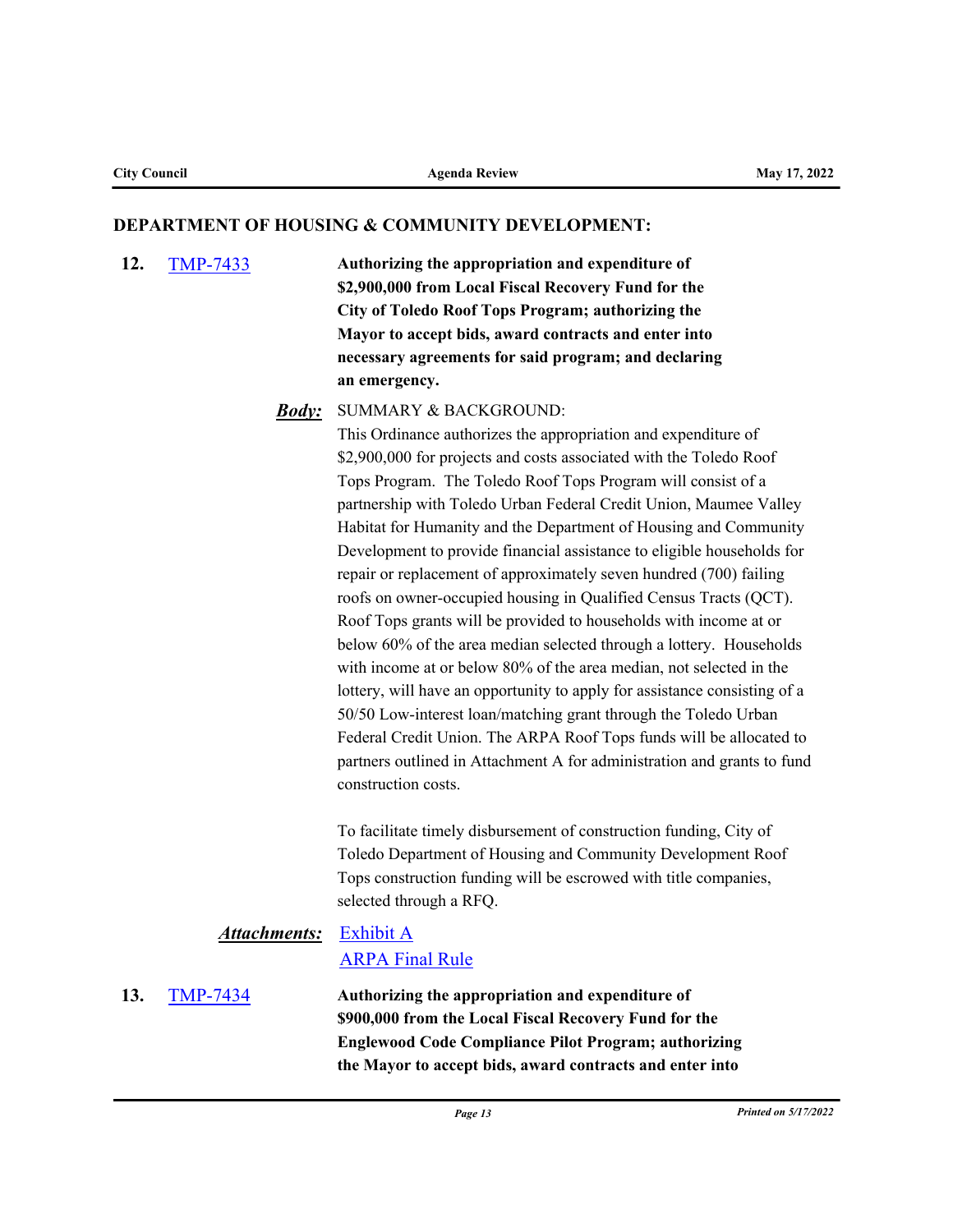# **necessary agreements for said program; and declaring an emergency.**

# SUMMARY & BACKGROUND: *Body:*

This Ordinance authorizes the appropriation and expenditure of \$900,000 of American Rescue Plan Act funds for projects and costs associated with the Englewood Code Compliance Pilot Program (ECCP). In January 2021 the Center for Community Progress completed a technical assistance report - *A More Strategic, Equitable Approach to Housing and Building Code Enforcement in Toledo, Ohio* ("Code Enforcement Assessment"). A major finding of the Code Enforcement Assessment is that property maintenance challenges are largely due to pervasive poverty and an aging housing stock, requiring a more equitable code enforcement approach that recognizes that different strategies are needed for different types of owners, properties, and housing markets. The ECCP will move to address this finding, by piloting a non-legal code compliance path through funding and housing rehabilitation management for homeowners in Englewood Qualified Census Tracts (QCTs), with household incomes at or below 50 percent of the area median. The ECCP will target approximately 90 residential properties, displaying repair needs that are current code violations. The ECCP will leverage or support the blight removal and new rental housing investments planned for the Driggs Dairy site. Upon completion, lessons learned from the ECCP will be replicated in other target neighborhoods.

The Department of Housing and Community Development will provide marketing, application intake, income eligibility approval, construction management and outcomes reporting for the ECCP. To facilitate timely disbursement and completion of ECCP housing rehabilitation, ECCP funding will be escrowed with up title companies, selected through a RFQ.

# **Attachments:** [Attachment A](http://toledo.legistar.com/gateway.aspx?M=F&ID=e82db135-46d1-4046-9218-59fdc0fc87b2.docx) [ARPA Final Rule](http://toledo.legistar.com/gateway.aspx?M=F&ID=b3ec159f-1f60-497c-8d07-b9ce91bc8c2f.pdf) **[SMART Template](http://toledo.legistar.com/gateway.aspx?M=F&ID=529a36ef-10ac-4c48-b3e6-a1a753887c17.pdf)**

# **DEPARTMENT OF POLICE OPERATIONS:**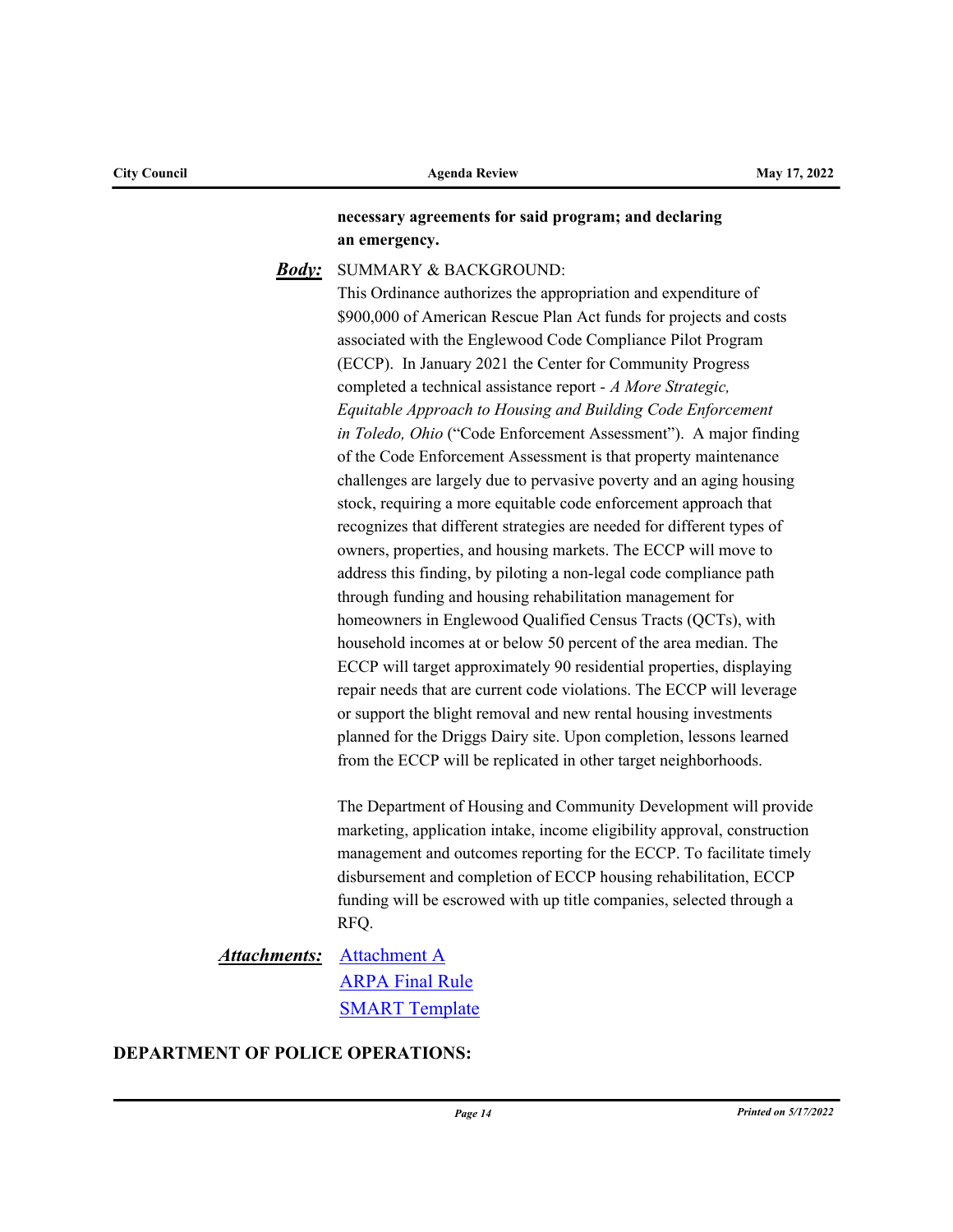| <b>City Council</b> |                     | <b>Agenda Review</b><br>May 17, 2022                                                                                                                                                                                                                                                                                                                                                                                                                                                                                                                                                                                                    |  |
|---------------------|---------------------|-----------------------------------------------------------------------------------------------------------------------------------------------------------------------------------------------------------------------------------------------------------------------------------------------------------------------------------------------------------------------------------------------------------------------------------------------------------------------------------------------------------------------------------------------------------------------------------------------------------------------------------------|--|
| 14.                 | <b>TMP-7432</b>     | Authorizing the Mayor to enter into an agreement and<br>accept and deposit \$220,000 from the Office of<br><b>Criminal Justice Services for an Ohio Violent Crime</b><br>Reduction Grant (2022-VCR-AO2-375); authorizing<br>the appropriation and expenditure of funds from the<br>Operation Grants fund; authorizing the Mayor to accept<br>bids and award contracts; and declaring an emergency.                                                                                                                                                                                                                                      |  |
|                     | <u><i>Body:</i></u> | SUMMARY & BACKGROUND:<br>The Toledo Police Department has requested and received \$220,000<br>in Ohio Violent Crime Reduction Grant funds from the Ohio Office of<br>Criminal Justice Services. There is no local match required for this<br>grant. The grant funds will be used to purchase an Integrated Ballistics<br>Identification System (IBIS) device. IBIS technology identifies<br>possible matches between pairs of spent bullets and cartridge cases, in<br>order to give detectives more timely information about crimes, guns,<br>and suspects. The balance of the grant funds will be used for<br>computers and overtime. |  |
|                     | <b>Attachments:</b> | <b>Brochure</b>                                                                                                                                                                                                                                                                                                                                                                                                                                                                                                                                                                                                                         |  |
| 15.                 | <b>TMP-7427</b>     | Authorizing the Mayor to enter into an agreement with<br>the Bureau of Justice Assistance through the Office of<br>Criminal Justice Services and to accept and deposit a<br><b>Paul Coverdell Forensic Science Improvement grant</b><br>2021-PC-NFS-7816 in the amount of \$30,202.51 for<br>the Toledo Police Department; authorizing the<br>appropriation and expenditure of funds from the<br>Operation Grants fund; authorizing the Mayor to accept<br>bids and award contracts; and declaring an emergency.                                                                                                                        |  |
|                     | <b>Body:</b>        | <b>SUMMARY &amp; BACKGROUND:</b><br>The Toledo Police Department has requested and received<br>\$30,202.51 in Paul Coverdell Forensic Science Improvement Grant<br>funds from the Ohio Office of Criminal Justice Services for the Toledo<br>Police Forensic Laboratory.                                                                                                                                                                                                                                                                                                                                                                |  |
|                     |                     | There is no match required for this grant. The grant funds will be used<br>to purchase equipment and supplies for the Toledo Police Forensic                                                                                                                                                                                                                                                                                                                                                                                                                                                                                            |  |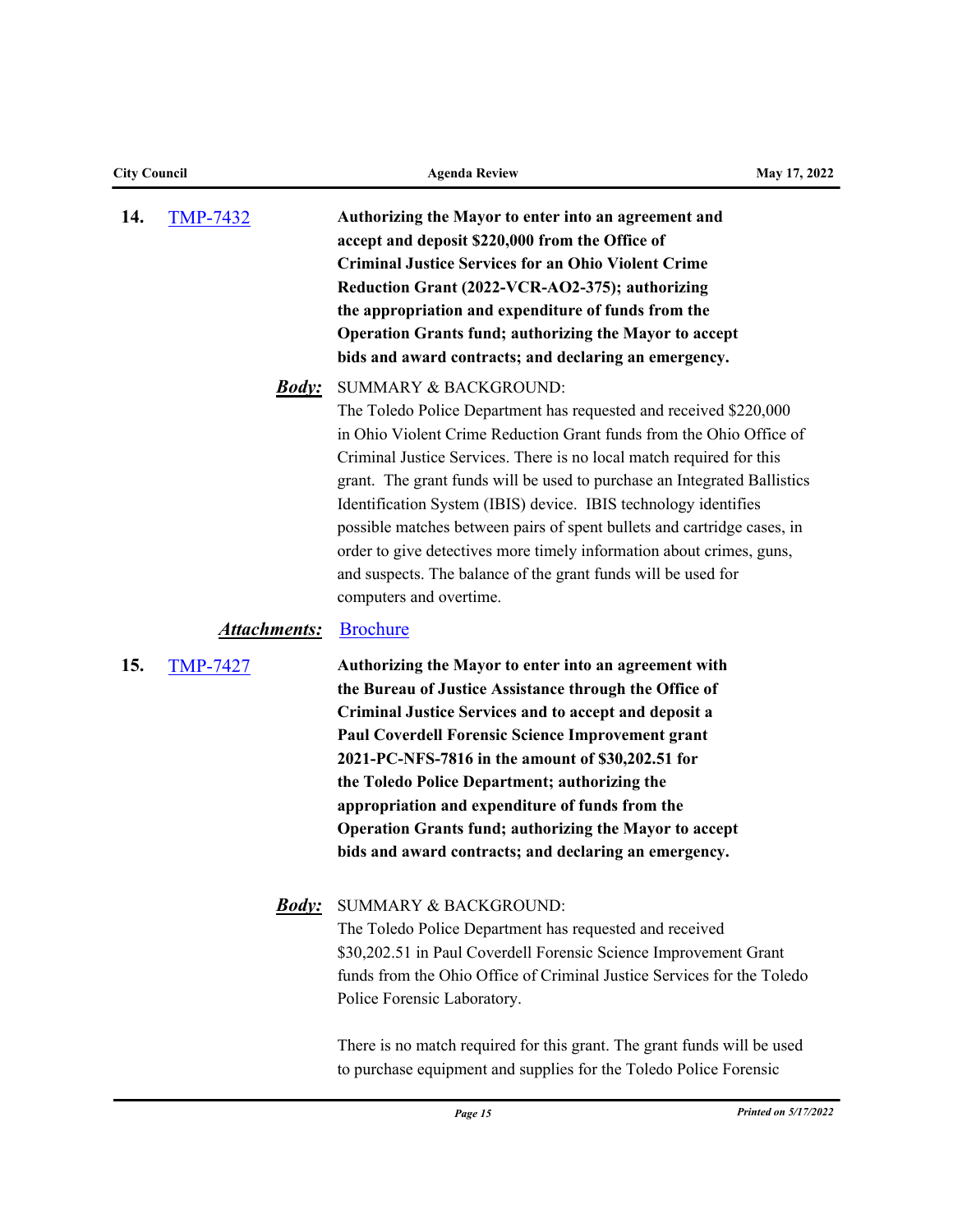Laboratory.

**16.** [TMP-7418](http://toledo.legistar.com/gateway.aspx?m=l&id=/matter.aspx?key=37731) **Authorizing the expenditure of an amount not to exceed \$100,967.57 from the Operations Grants Fund and an amount not to exceed \$1,506.82 from the General Fund for the purchase of an Agilent Technologies gas chromatograph mass spectrometer; waiving the competitive bid requirements of Chapter 187 of the Toledo Municipal Code; and declaring an emergency.**

SUMMARY & BACKGROUND: *Body:*

This Ordinance authorizes waiving the competitive bid process for the purchase of an Agilent Technologies gas chromatograph mass spectrometer (GC/MS). The Forensic Lab will use this device to process drug cases and reduce case backlogs. Funds for this purchase have been previously appropriated under separate legislation. The funds are provided by BJA grant 2021-JG-LE-1000 (ord. 184-22) \$71,560.02, Paul Coverdell Forensic Science Improvement grant 2020-PC-NFS-7816 (ord. 148-21) \$29,407.55, and General Fund \$1,506.82. The total expenditure for the purchase of the Agilent gas chromatograph mass spectrometer is \$102,474.39.

The forensic lab has been using an Agilent GC/MS for over 18 years and all personnel are trained in its use. In addition every accredited laboratory in the State of Ohio uses Agilent GC/MS instruments. Agilent GC/MS was specifically designed for Forensic Toxicology and this is the only available mass spectrometer with technologies that provide greater spectral integrity by eliminating surface activity reactions. For these reasons, the competitive bidding requirements of Toledo Municipal Code Chapter 187 are requested to be waived.

# **Attachments:** [Sole Source Justification](http://toledo.legistar.com/gateway.aspx?M=F&ID=a17102b5-18a2-4e5d-ae8f-cbad4eb46237.pdf)

#### **DEPARTMENT OF PUBLIC UTILITIES:**

**17.** [TMP-7441](http://toledo.legistar.com/gateway.aspx?m=l&id=/matter.aspx?key=37760) **Authorizing the mayor to enter into contracts or amendments to existing contracts related the systems integration necessary for the implementation of the AMI**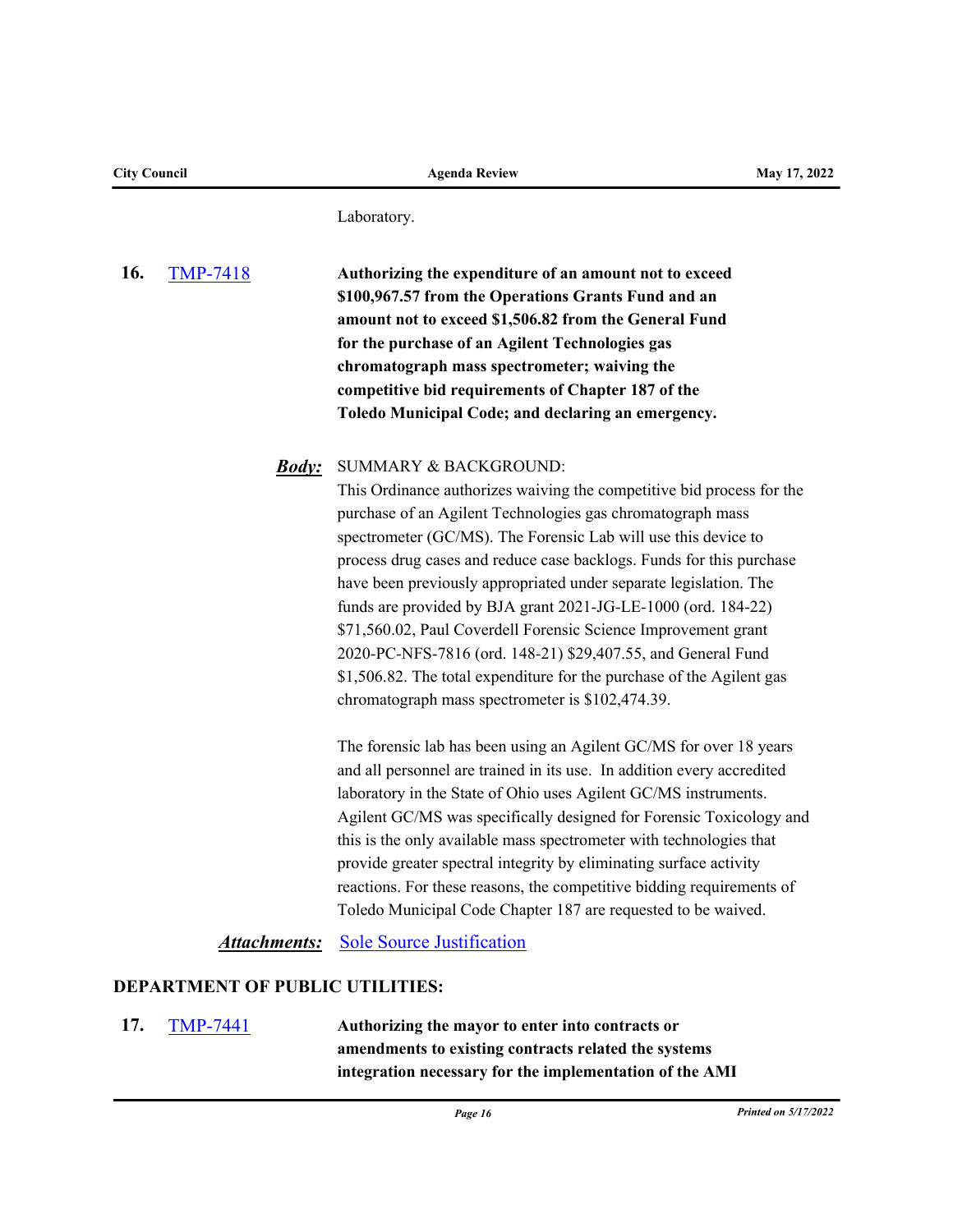**project; waiving competitive proposal requirements of Ch. 187; authorizing the total expenditure of up to \$8,000,000 from specified account codes; and declaring an emergency.** 

#### SUMMARY & BACKGROUND: *Body:*

The DPU is moving forward with AMI/SAP and related systems integration services. This work is an essential part of the AMI project to integrate billing, account and other customer and utility support systems to interface and integrate with the new meter systems, including Sensus Autoread and Sensus Flexnet. The initial phase of this has been contracted through JCI as authorized by Ord. 364-20. As the AMI contractor JCI will be involved in various aspects of this integration process. However, as a significant portion of this process deals with the integration/interface and upgrade of existing city systems capabilities, it is more cost effective and efficient for the City to contract directly for certain of these services. Contracts pursuant to this Ordinance are anticipated with, but not limited to, Deloitte Consulting, LLP, SL-serco, Inc. and Smart Energy Water ("SEW").

This Ordinance does not increase the appropriation or expenditure of funds as currently provided under Ord. 364-20, but clarifies that the City may contract directly with various contractors for necessary integration services and authorizes the expenditure of funds appropriated under Section 4 of Ord. 364-20 for this purpose. This ordinance waives competitive bidding for these professional services agreements under this Ordinance as the scope of some this work was previously subject to competitive proposals through the AMI contract with JCI, or are current city contractors for related or complementary work, or sole suppliers or selected for expertise related to proprietary software either currently utilized or to be utilized related to the AMI meters and systems to be installed.

**18.** [TMP-7439](http://toledo.legistar.com/gateway.aspx?m=l&id=/matter.aspx?key=37758) **Authorizing the mayor to enter into a Lease Agreement with the Ohio Building Company, Ltd., for 36,241 square feet of administrative office and customer service space for the Division of Utilities Administration, in the Ohio Building located at 420 Madison Avenue; further authorizing the expenditure for said lease; and declaring**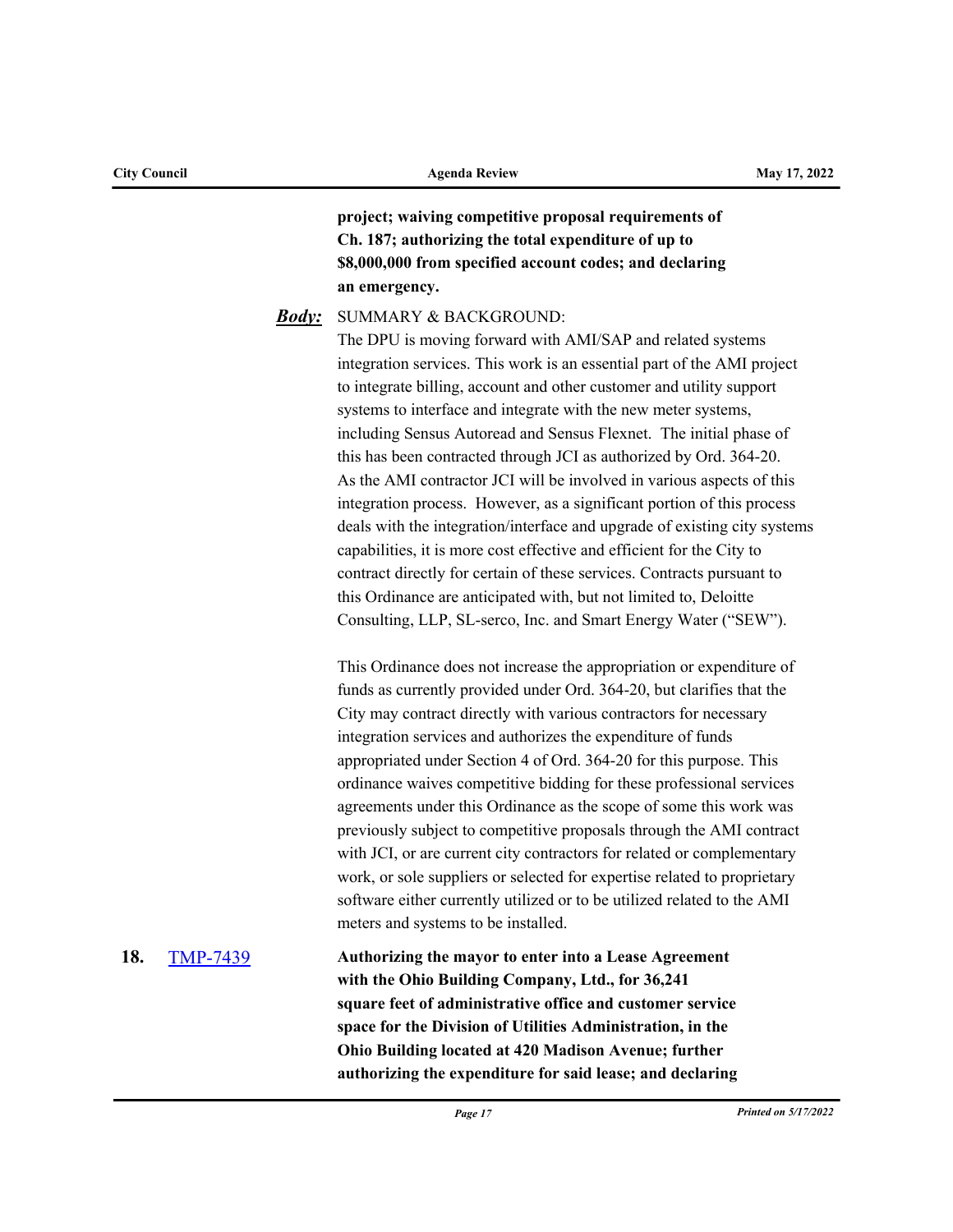| <b>City Council</b> |                                        | <b>Agenda Review</b>                                                                                                                                                                                                                                                                                                                                                                                                                                                                                                                                                                                                                                                                                                                                                                                                                                                                                                                                                                                                                    | May 17, 2022 |
|---------------------|----------------------------------------|-----------------------------------------------------------------------------------------------------------------------------------------------------------------------------------------------------------------------------------------------------------------------------------------------------------------------------------------------------------------------------------------------------------------------------------------------------------------------------------------------------------------------------------------------------------------------------------------------------------------------------------------------------------------------------------------------------------------------------------------------------------------------------------------------------------------------------------------------------------------------------------------------------------------------------------------------------------------------------------------------------------------------------------------|--------------|
|                     |                                        | an emergency.                                                                                                                                                                                                                                                                                                                                                                                                                                                                                                                                                                                                                                                                                                                                                                                                                                                                                                                                                                                                                           |              |
|                     | <b>Body</b> :                          | SUMMARY & BACKGROUND:<br>Ordinance $253-12$ approved a ten $(10)$ year lease agreement for the<br>Division of Utilities Administration to lease administrative office and<br>customer service space with the Ohio Bldg. Company Ltd., located at<br>420 Madison Avenue. The current lease agreement expires on May<br>31, 2022. This ordinance continues the lease with the Ohio Building for<br>a seven (7) year period beginning June 1, 2022 and expiring on May<br>31, 2029. This ordinance also authorizes the payment for building<br>operating costs (BOC) with a 2% annual cap and parking for DPU<br>employees.                                                                                                                                                                                                                                                                                                                                                                                                                |              |
|                     | <b>Attachments:</b>                    | <b>Lease Agreement</b>                                                                                                                                                                                                                                                                                                                                                                                                                                                                                                                                                                                                                                                                                                                                                                                                                                                                                                                                                                                                                  |              |
| 19.                 | <b>TMP-7430</b><br><u><b>Body:</b></u> | Authorizing the expenditure in an amount not to exceed<br>\$1,124,880 from the Sewer Replacement Fund,<br>\$1,660,000 From the Water Replacement Fund and \$<br>668,120 from the Storm Water Replacement Fund for<br>the purchase or lease of vehicles and equipment;<br>authorizing the mayor to accept bids and enter into<br>contracts; and declaring an emergency.<br>SUMMARY & BACKGROUND:<br>This Ordinance authorizes the expenditure of \$1,124,880 from the<br>Sewer Replacement Fund, \$668,120 from the Storm Water<br>Replacement Fund, and \$1,660,000 from the Water Replacement<br>Fund for the purchase or lease of vehicles and equipment for the<br>Department of Public Utilities. The Department of Public Utilities<br>intends to trade-in existing vehicles or equipment toward purchases<br>when possible. Funding has been approved for 2022 in accordance<br>with the current 5-year vehicle replacement program. These vehicles<br>are necessary to maintain a safe, reliable Department of Public Utilities. |              |
|                     | <b>Attachments:</b>                    | <b>Account Codes</b>                                                                                                                                                                                                                                                                                                                                                                                                                                                                                                                                                                                                                                                                                                                                                                                                                                                                                                                                                                                                                    |              |
| 20.                 | <b>TMP-7431</b>                        | Authorizing the mayor to accept bids and award<br>contracts for the Hydrant Replacement Program;<br>authorizing the expenditure in an amount not to exceed<br>\$700,000 from the Water Replacement Fund; and<br>declaring an emergency.                                                                                                                                                                                                                                                                                                                                                                                                                                                                                                                                                                                                                                                                                                                                                                                                 |              |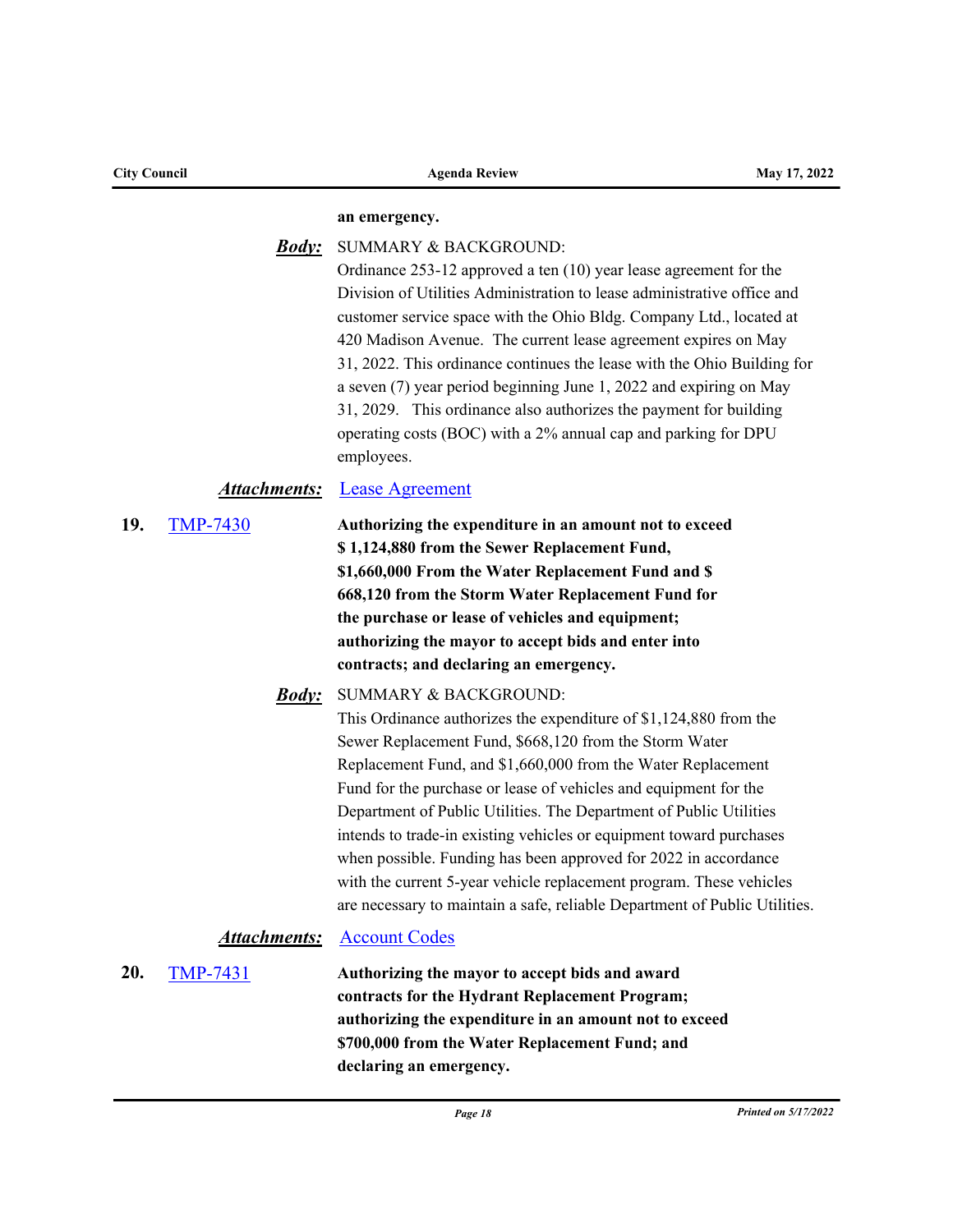| <b>City Council</b> |                 |                     | <b>Agenda Review</b>                                                                                                                                                                                                                                                                                                                                                                                                                                                                            | May 17, 2022 |  |
|---------------------|-----------------|---------------------|-------------------------------------------------------------------------------------------------------------------------------------------------------------------------------------------------------------------------------------------------------------------------------------------------------------------------------------------------------------------------------------------------------------------------------------------------------------------------------------------------|--------------|--|
|                     |                 | <u><i>Body:</i></u> | <b>SUMMARY &amp; BACKGROUND:</b><br>The City of Toledo has initiated a systematic, annual anti-tampering<br>hydrant replacement program to replace old hydrants in high tampering<br>and turn on areas. Money for this program has been planned in the<br>Department of Public Utilities Capital Improvement Program. It is the<br>intent of this ordinance to expend \$700,000 from the Water<br>Replacement Fund for the purchase of hydrants, hydrant valves and<br>other related materials. |              |  |
| 21.                 | <b>TMP-7429</b> |                     | Authorizing the expenditure in an amount not to exceed<br>\$150,000 from the Water Operating Fund for the street<br>cut pavement restoration in Lucas County; authorizing<br>the mayor to accept bids and enter into contracts; and<br>declaring an emergency.                                                                                                                                                                                                                                  |              |  |
|                     |                 | <u>Body:</u>        | <b>SUMMARY &amp; BACKGROUND:</b><br>The City of Toledo Division of Water Distribution requesting<br>subcontracting street cut pavement restoration work outside the city<br>limits. This effort is limited to the designated area and serves only to<br>assist with the backlog of work. This ordinance authorizes the<br>expenditure of funds to repair utility cut damaged due to water main<br>break repairs and improvements in Lucas County.                                               |              |  |
| 22.                 | <b>TMP-7417</b> |                     | Authorizing the appropriation and expenditure in an<br>amount not to exceed \$250,000 from the Sewer<br><b>Replacement Fund for the Digester Heat Exchanger</b><br>Project at the Water Reclamation Plant; authorizing the<br>mayor to accept bids and award contracts for equipment<br>and construction services necessary to facilitate the<br>construction of the Digester Heat Exchanger Project;<br>and declaring an emergency.                                                            |              |  |
|                     |                 | <u>Body:</u>        | <b>SUMMARY &amp; BACKGROUND:</b><br>The Water Reclamation Plant (Plant) has six (6) digester heat<br>exchangers that transfer heat from the boiler system to the pre-digested<br>sludge. This heat transfer is crucial for pathogen and volatile solid<br>reduction in post-digested sludge as required by the Plants NPDES<br>permit. The heat exchangers are 35+ years old and are beyond their<br>useful life.                                                                               |              |  |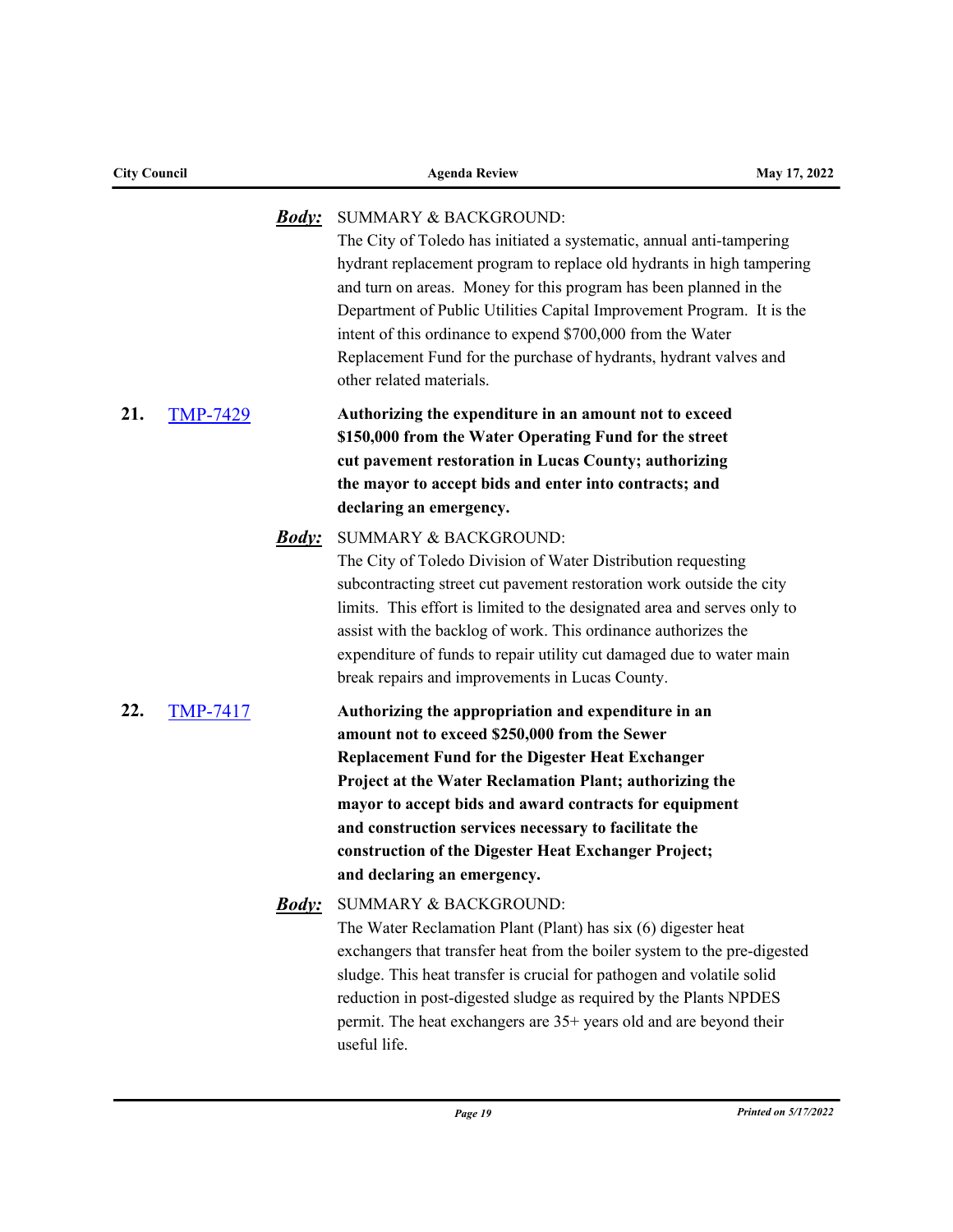| <b>City Council</b> |                     | <b>Agenda Review</b>                                                                                                                                                                                                                                                                                                                                                                                                                                                                                                                                                                                                                                                                                                                                                                                                         | May 17, 2022 |
|---------------------|---------------------|------------------------------------------------------------------------------------------------------------------------------------------------------------------------------------------------------------------------------------------------------------------------------------------------------------------------------------------------------------------------------------------------------------------------------------------------------------------------------------------------------------------------------------------------------------------------------------------------------------------------------------------------------------------------------------------------------------------------------------------------------------------------------------------------------------------------------|--------------|
|                     |                     | This project seeks to replace two of the six heat exchangers to enable<br>to the Plant to continue to meet permit obligations.                                                                                                                                                                                                                                                                                                                                                                                                                                                                                                                                                                                                                                                                                               |              |
| 23.                 | <b>TMP-7420</b>     | Authorizing the mayor to enter into and execute<br>necessary agreements with the Great Lakes<br>Commission (GLC) as sub award from the National<br><b>Oceanic and Atmospheric Administration (NOAA)</b><br>through a Cooperative Agreement with the U.S.<br>Department of Commerce and Regional Partnership to<br><b>Restore Fish Habitat in Priority Great Lake Coastal</b><br>Sites and Areas of Concern; authorizing the mayor to<br>accept and deposit grant proceeds in the amount of<br>\$614,147 into the Operation Grants Fund; authorizing<br>the appropriation and expenditure of said grant proceeds<br>for the Restoration of the Ottawa River in Jermain Park<br>project; authorizing the mayor to accept bids and<br>execute necessary agreements and contracts with the<br>grant; and declaring an emergency. |              |
|                     | <u><b>Body:</b></u> | <b>SUMMARY &amp; BACKGROUND:</b><br>The City of Toledo has been awarded funding and is invited to enter<br>into a subgrant agreement with the Great Lakes Commission (GLC), in<br>coordination with the National Oceanic and Atmospheric<br>Administration (NOAA) for a U.S. Department of Commerce grant in<br>the amount of \$614,147 to be used for the Restoration of the Ottawa<br>River in Jermain Park Project. This ordinance authorizes the mayor to<br>accept, deposit, appropriate and expend up to \$614,147 in grant<br>proceeds from the GLC.                                                                                                                                                                                                                                                                  |              |
|                     | <u>Attachments:</u> | <b>Project Location Map</b>                                                                                                                                                                                                                                                                                                                                                                                                                                                                                                                                                                                                                                                                                                                                                                                                  |              |
| 24.                 | <b>TMP-7419</b>     | Authorizing the mayor to enter into and execute<br>necessary agreements with the Great Lakes<br>Commission (GLC) as subgranted from the National<br><b>Oceanic and Atmospheric Administration (NOAA)</b><br>through a Cooperative Agreement with the U.S.<br><b>Department of Commerce Award Regional Partnership</b><br>to Restore Fish Habitat in Priority Great Lake Coastal<br>Sites and Areas of Concern; authorizing the mayor to<br>accept and deposit grant proceeds in the amount of                                                                                                                                                                                                                                                                                                                                |              |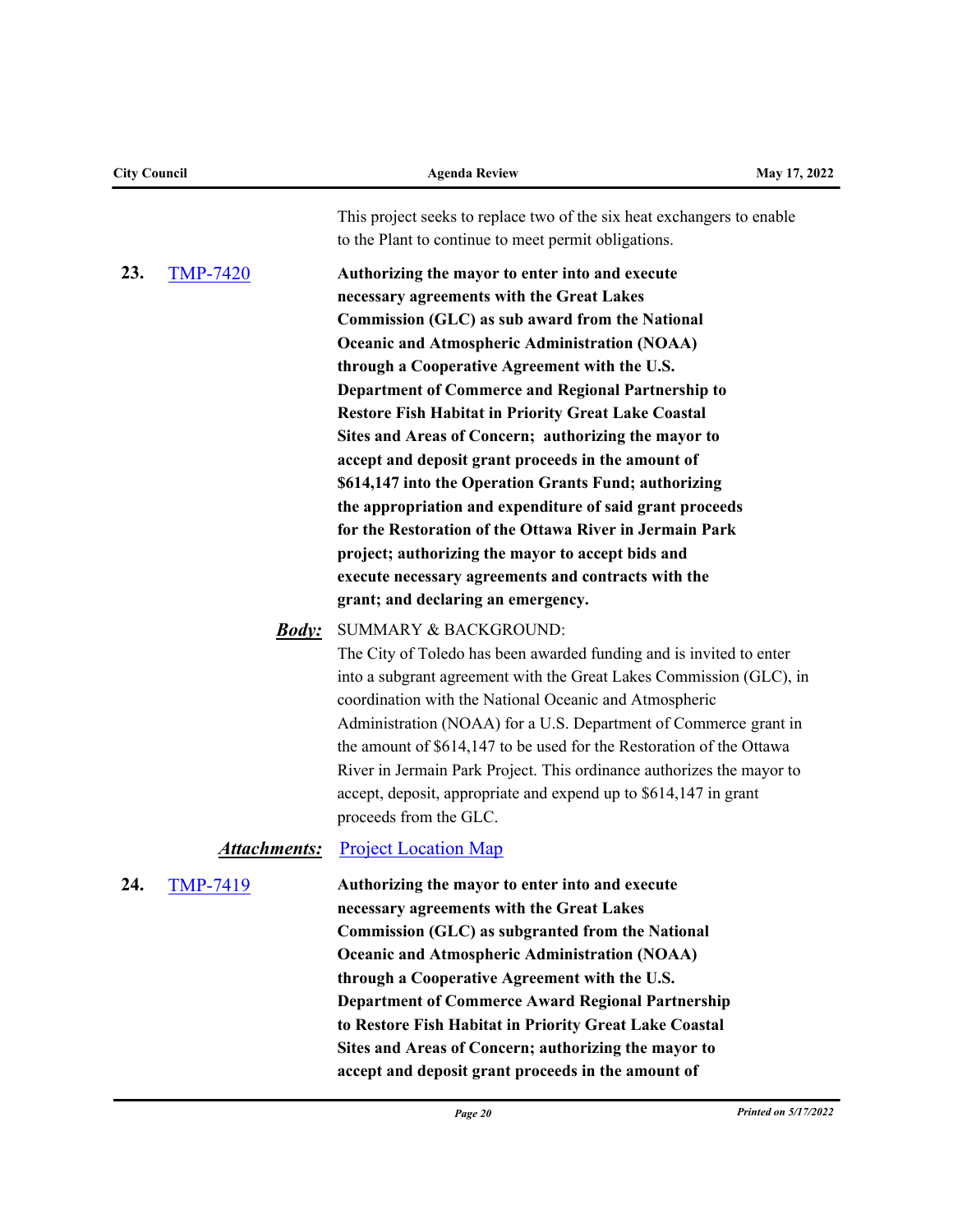| <b>City Council</b> |              | <b>Agenda Review</b>                                                                                                                                                                                                                                                                                                                                                                                                                                                                                                                                                          | May 17, 2022 |
|---------------------|--------------|-------------------------------------------------------------------------------------------------------------------------------------------------------------------------------------------------------------------------------------------------------------------------------------------------------------------------------------------------------------------------------------------------------------------------------------------------------------------------------------------------------------------------------------------------------------------------------|--------------|
|                     |              | \$175,500 into the Operation Grants Fund; authorizing<br>the appropriation and expenditure of said grant proceeds<br>for the Collins Park Stream Restoration Feasibility<br>Study project; authorizing the mayor to accept bids and<br>execute necessary agreements and contracts for the<br>purchase of goods and services to administer the grant;<br>and declaring an emergency.                                                                                                                                                                                           |              |
|                     | <u>Body:</u> | <b>SUMMARY &amp; BACKGROUND:</b><br>The City of Toledo has been awarded funding and is invited to enter<br>into a subgrant agreement with the Great Lakes Commission (GLC) in<br>coordination with the National Oceanic and Atmospheric<br>Administration (NOAA) for a U.S. Department of Commerce grant in<br>the amount of \$175,500 to be used for the Collins Park Stream<br>Restoration Feasibility Study. This ordinance authorizes the mayor to<br>accept, deposit, appropriate and expend up to \$175,500 in grant<br>proceeds from the Great Lakes Commission (GLC). |              |
|                     | Attachments: | <b>Collins Park Map</b>                                                                                                                                                                                                                                                                                                                                                                                                                                                                                                                                                       |              |

# **DEPARTMENT OF POLICE OPERATIONS:**

**25.** [TMP-7422](http://toledo.legistar.com/gateway.aspx?m=l&id=/matter.aspx?key=37735) **Authorizing the Mayor to enter into a contract with Motorola Solutions, Inc.; for the purchase of Motorola police radios; authorizing the expenditure in an amount not to exceed \$284,734.70 from the Capital Improvement Fund, an amount not to exceed \$59,847.69 from the Operation Grants Fund and an amount not to exceed \$10,417.61 from the General Fund for the purchase of Motorola Solutions, Inc. police radios; waiving the competitive bid requirements of Chapter 187 of the Toledo Municipal Code; and declaring an emergency.**

# SUMMARY & BACKGROUND: *Body:*

This ordinance authorizes the total expenditure of \$355,000 for Motorola Solutions, Inc. police radios. Motorola Solutions, Inc. is the sole source supplier for police radio communication equipment for the City of Toledo. This purchase is needed to replace aging portable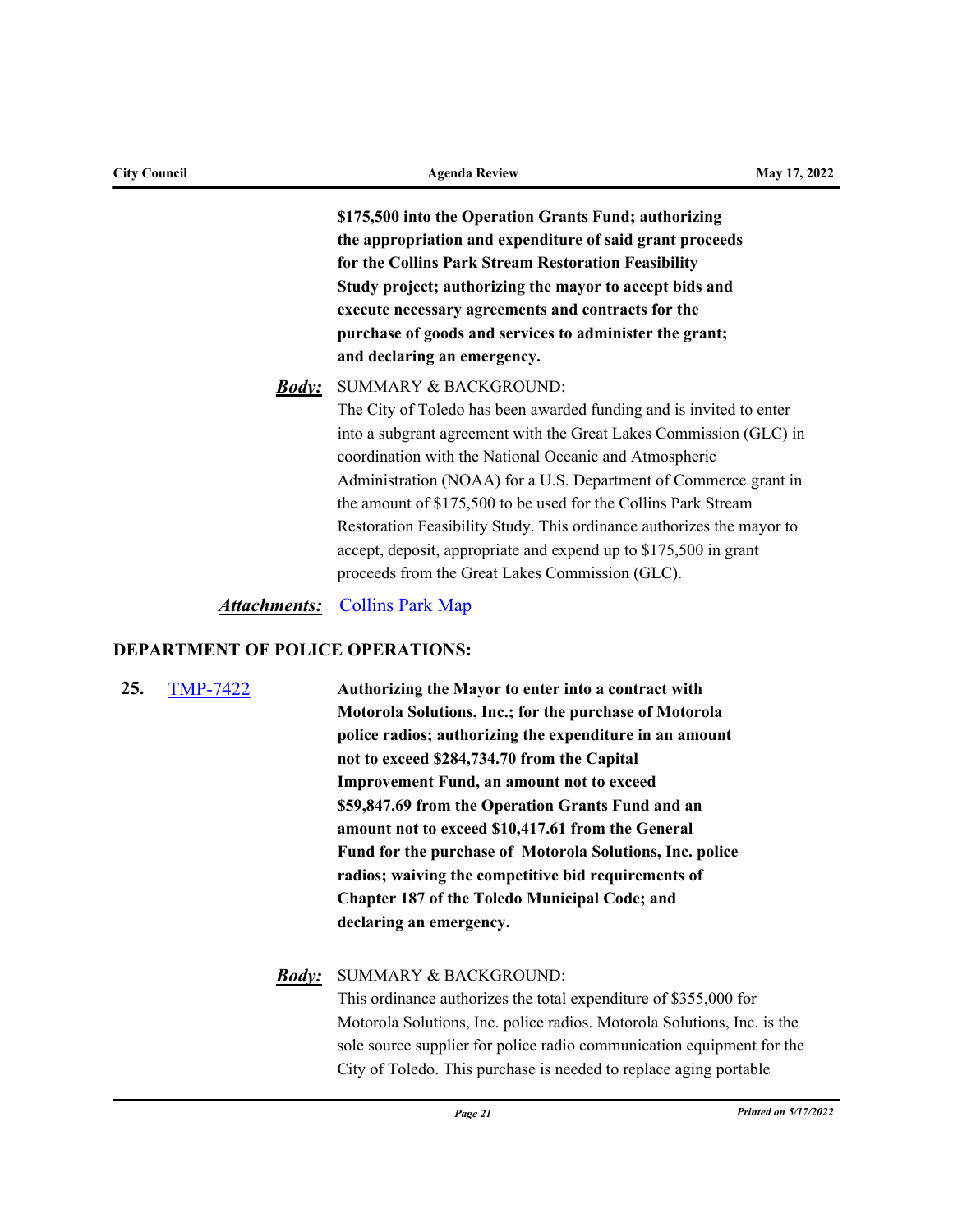radios and to outfit new police vehicles.

# **ITEM LIKELY TO BE RELIEVED OF REGIONAL GROWTH, DEVELOPMENT & SMALL BUSINESS ENTERPRISE COMMITTEE:**

[O-042-22](http://toledo.legistar.com/gateway.aspx?m=l&id=/matter.aspx?key=37246) **Authorizing the expenditure of an amount not to exceed \$54,727 from the Street Construction, Maintenance and Repair Fund to the Toledo Metropolitan Area Council of Government (TMACOG) for the payment of the City of Toledo's 2022 Transportation Planning Assessment Fee; authorizing the expenditure of an amount not to exceed \$12,058 from the Storm Water Operating Fund to TMACOG for dues for the 2022 Stormwater Coalition; authorizing the expenditure of an amount not to exceed \$73,357 from the General Fund to TMACOG for the payment of the City of Toledo's 2022 Membership Fee; and declaring an emergency.** SUMMARY & BACKGROUND: *Body:*

In conjunction with the City of Toledo's acquisition of federal and state funding sources for infrastructure improvements, the city also works with and through TMACOG. The city's 2022 transportation assessment fee to TMACOG for their services is \$54,727. Funds have been budgeted and are available in the proposed 2022 Division of Engineering Services' operating budget to provide for this payment.

The Stormwater Coalition is made up of governments, universities, and non-government groups that contribute annual membership dues to TMACOG. The city's 2022 dues are \$12,058. Funds for these dues have been budgeted and are available in the proposed 2022 Division of Environmental Services' operating budget to provide for this payment.

Lastly, this ordinance authorizes payment of the city's 2022 general purpose government membership fee from the General Fund in the amount of \$73,357. Funds have been budgeted and are available in the proposed 2022 General/Non-Departmental operating budget to provide for this payment.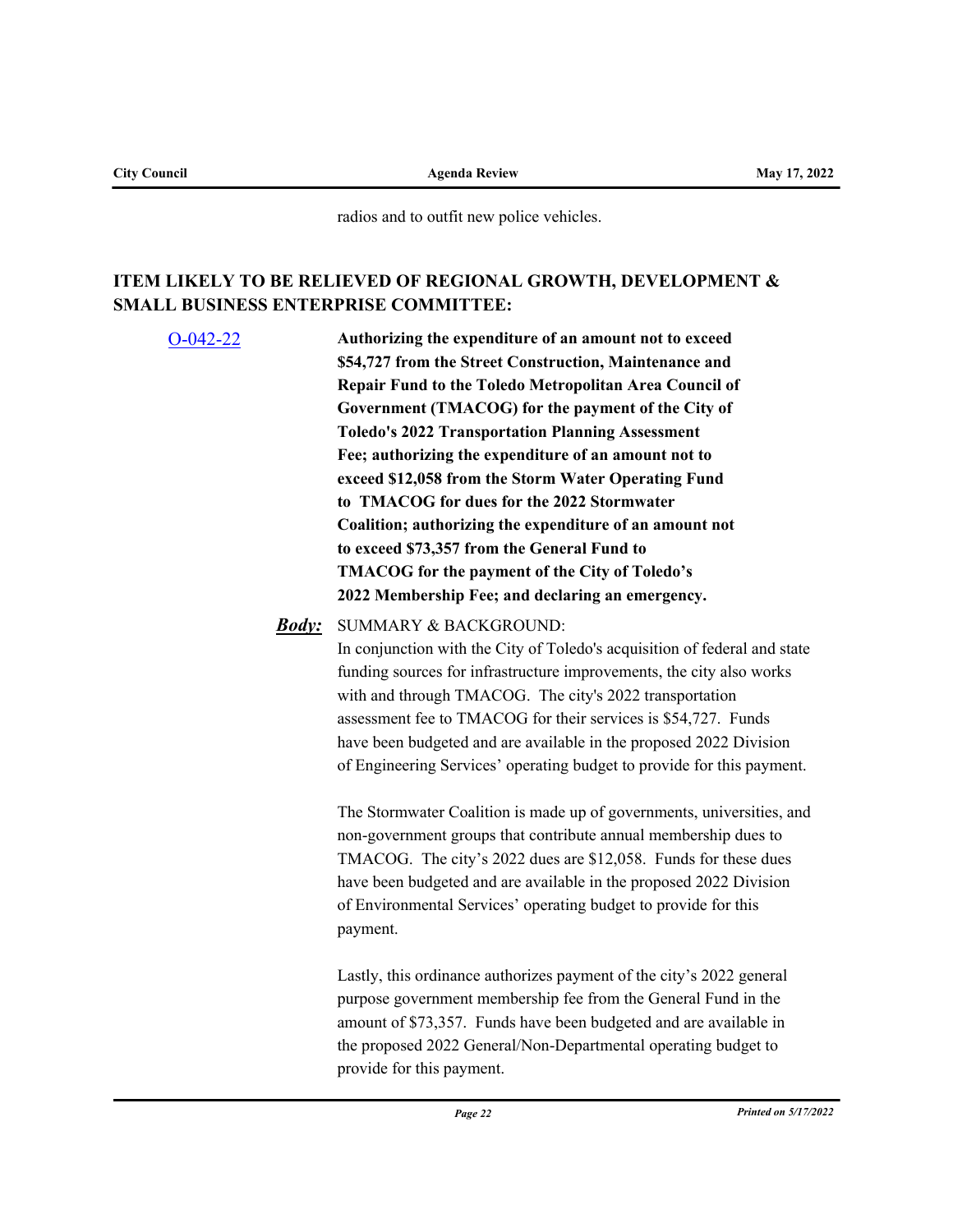| <b>City Council</b> |              | <b>May 17, 2022</b>        |                                |              |
|---------------------|--------------|----------------------------|--------------------------------|--------------|
|                     | Attachments: | Invoices                   |                                |              |
|                     |              |                            | Audio: Agenda Review 1/25/2022 |              |
|                     |              | <b>Legislative History</b> |                                |              |
|                     |              | 2/1/22                     | City Council                   | Referred To: |

# **ITEM LIKELY TO BE RELIEVED OF FINANCE, DEBT & BUDGET OVERSIGHT COMMITTEE:**

| <b>TMP-7436</b> |              | Repealing Section 2101.37 of the Toledo Municipal<br>Code; enacting a new Section 2101.37 and declaring an<br>emergency.                                                                                                                                                                                                                                                                                                                                                                                                                                                                                                                                        |  |  |
|-----------------|--------------|-----------------------------------------------------------------------------------------------------------------------------------------------------------------------------------------------------------------------------------------------------------------------------------------------------------------------------------------------------------------------------------------------------------------------------------------------------------------------------------------------------------------------------------------------------------------------------------------------------------------------------------------------------------------|--|--|
|                 | <u>Body:</u> | SUMMARY & BACKGROUND:<br>Currently, Section 2101.37 of the Toledo Municipal Code, which<br>address "Paid Holidays" for administrative and managerial staff<br>("exempts"). The current Code identified the following thirteen (13)<br>city holidays: New Year's Day; Martin Luther King Day (third<br>Monday in January); Presidents Day (third Monday in February);<br>Good Friday; Memorial Day (last Monday in May); Fourth of July;<br>Labor Day; Columbus Day (second Monday in October); Veterans<br>Day (November 11); Thanksgiving Day; Friday after Thanksgiving;<br>Christmas Eve (the last regular work day before Christmas Day);<br>Christmas Day. |  |  |
|                 |              | On June 17, 2021, President Biden signed Senate Bill 475 officially<br>recognizing "Juneteenth National Independence Day" as a national<br>holiday. Quickly following suit, Governor Mike DeWine and the<br>Lucas County Commissioners issued statements recognizing Juneteenth<br>as a state holiday. Mayor Kapszukiewicz issued a formal proclamation<br>recognizing Juneteenth holiday.                                                                                                                                                                                                                                                                      |  |  |
|                 |              | To be celebrated on June 19, Juneteenth commemorates the 1865<br>Emancipation Proclamation, marking the end of slavery in the United<br>States. To support the importance of this significant holiday, the City<br>wishes to follow suit with the Federal and State Government by<br>declaring Juneteenth a paid holiday.                                                                                                                                                                                                                                                                                                                                       |  |  |